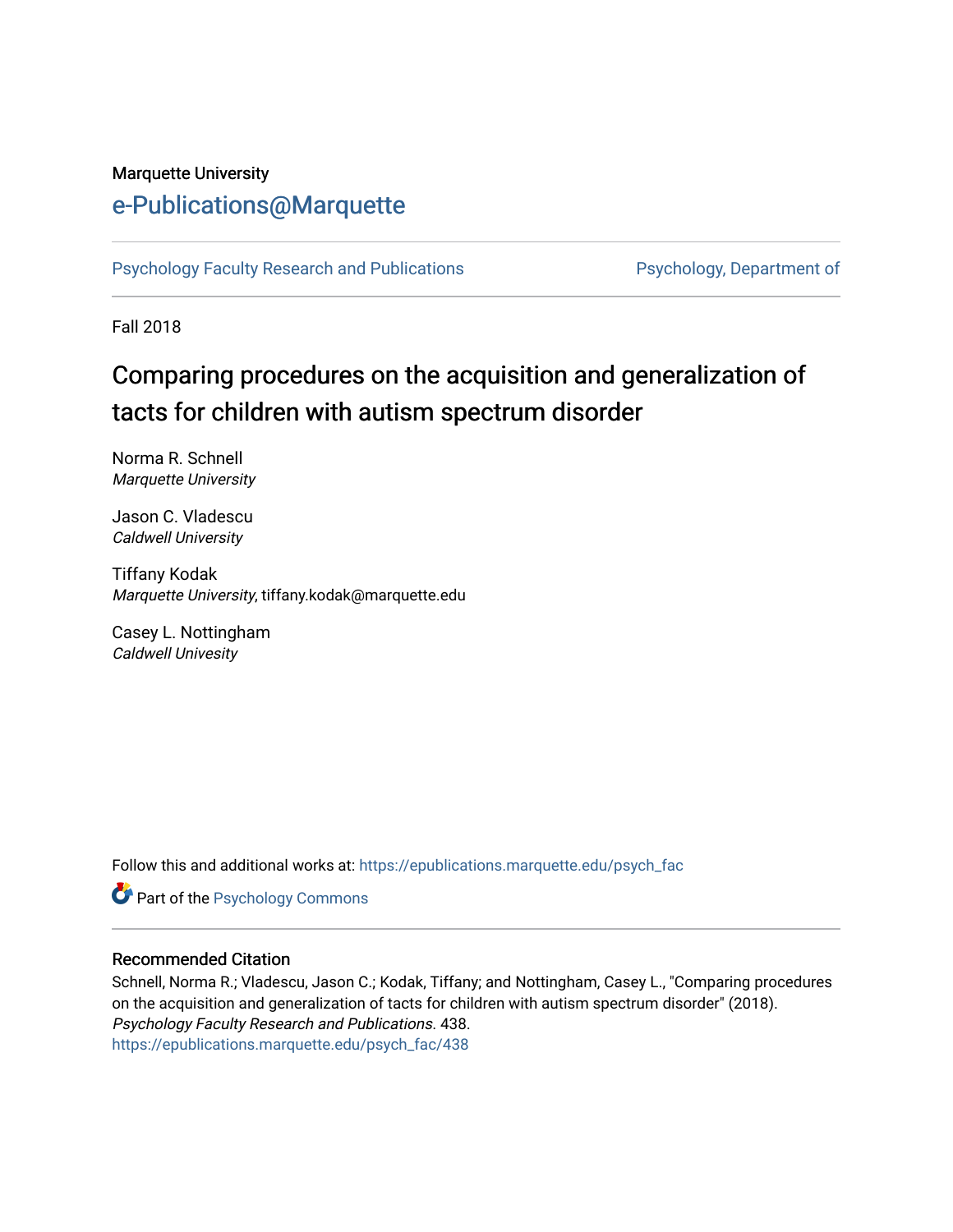**Marquette University**

# **e-Publications@Marquette**

# *Psychology Faculty Research and Publications/College of Arts and Sciences*

*This paper is NOT THE PUBLISHED VERSION;* **but the author's final, peer-reviewed manuscript.** The published version may be accessed by following the link in the citation below.

*Journal of Applied Behavior Analysis*, Vol. 51, No. 4 (Fall 2018): 769-783. [DOI.](https://onlinelibrary.wiley.com/doi/full/10.1002/jaba.480) This article is © Wiley and permission has been granted for this version to appear in [e-Publications@Marquette.](http://epublications.marquette.edu/) Wiley does not grant permission for this article to be further copied/distributed or hosted elsewhere without the express permission from Wiley.

# Comparing procedures on the acquisition and generalization of tacts for children with autism spectrum disorder

Lauren Schnell: Caldwell University

Jason C. Vladescu: Caldwell University

Tiffany Kodak: University of Wisconsin Milwaukee

Casey L. Nottingham: Caldwell University

# Abstract

Generalization is a critical outcome for individuals with autism spectrum disorder (ASD) who display new skills in a limited range of contexts. In the absence of proper planning, generalization may not be observed. The purpose of the current study was to directly compare serial to concurrent multiple exemplar training using total training time per exemplar, mean total training time, and exposures to mastery across three children diagnosed with ASD. Additionally, we assessed the efficiency of presenting secondary targets in the antecedent and consequence portions of learning trials and evaluated generalization to tacts not associated with direct teaching. Results suggested that all training conditions produced acquisition and generalization for trained and untrained exemplars. However, the serial multiple exemplar training condition was more efficient for two participants,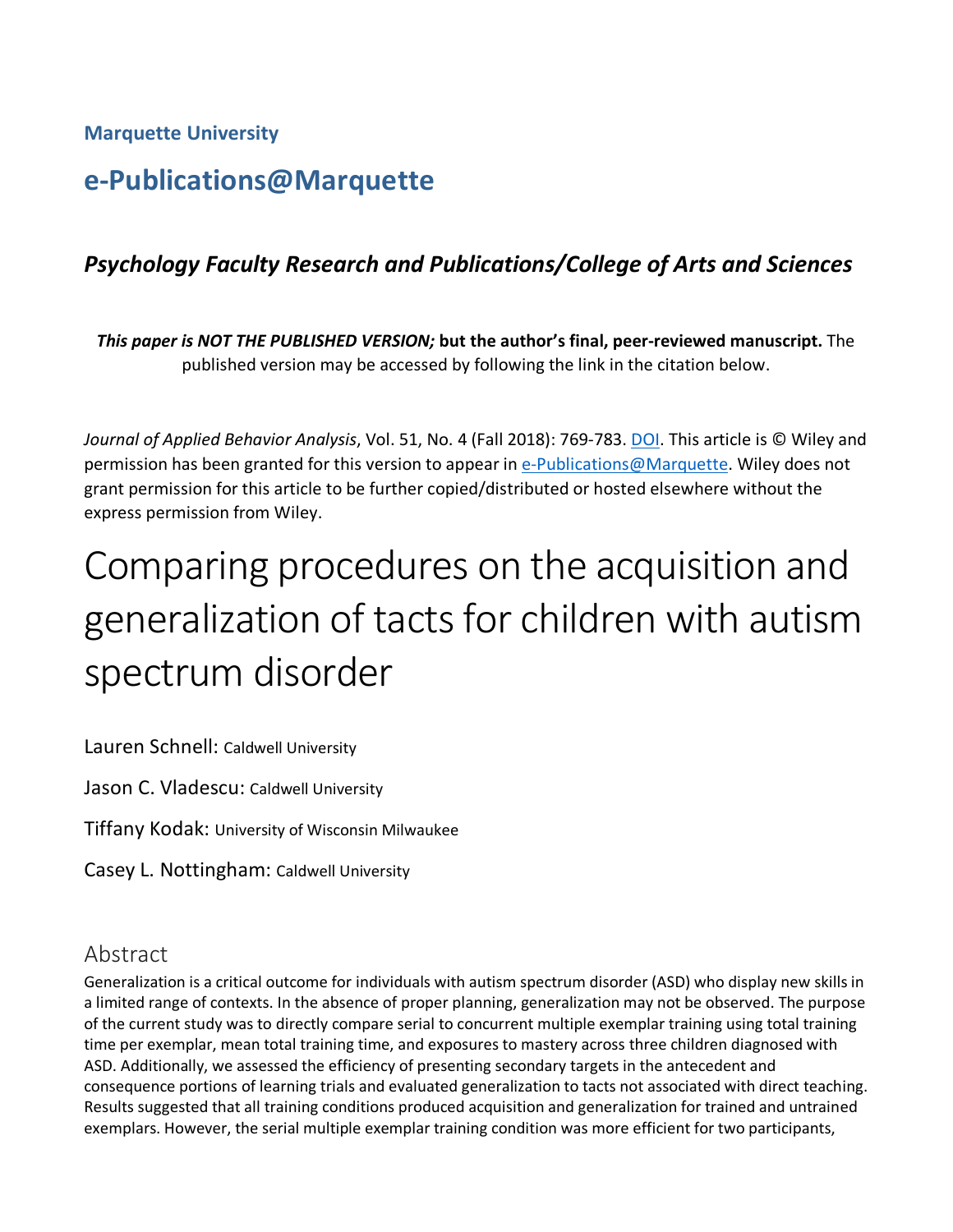whereas the instructive feedback condition was the most efficient for the third. Findings are discussed considering previous studies and areas for future research.

Stimulus generalization is the spread of the effects of reinforcement from one stimulus condition to another, without direct training (Catania, **[2007](https://0-onlinelibrary-wiley-com.libus.csd.mu.edu/doi/10.1002/jaba.480#jaba480-bib-0005)**), and is considered a defining characteristic and a fundamental concern of applied behavior analysis (Baer, Wolf & Risley, **[1968](https://0-onlinelibrary-wiley-com.libus.csd.mu.edu/doi/10.1002/jaba.480#jaba480-bib-0001)**; Stokes & Baer, **[1977](https://0-onlinelibrary-wiley-com.libus.csd.mu.edu/doi/10.1002/jaba.480#jaba480-bib-0027)**). Because individuals with autism spectrum disorder (ASD) may display new skills in a limited range of contexts, proper planning is typically required for these skills to generalize (Rimland, **[1964](https://0-onlinelibrary-wiley-com.libus.csd.mu.edu/doi/10.1002/jaba.480#jaba480-bib-0021)**). One recommendation to achieve generalization is to train sufficient exemplars of stimuli within a class (Stokes & Baer, **[1977](https://0-onlinelibrary-wiley-com.libus.csd.mu.edu/doi/10.1002/jaba.480#jaba480-bib-0027)**).

Two approaches for doing so are serial and concurrent multiple exemplar training (MET). In serial MET (S-MET), training is introduced for one training exemplar at a time, and tests are conducted to determine if responding generalizes to several (e.g., three) generalization exemplars (Schroeder & Baer, **[1972](https://0-onlinelibrary-wiley-com.libus.csd.mu.edu/doi/10.1002/jaba.480#jaba480-bib-0023)**). S-MET has the potential advantage of being relatively easy to implement, as instructors need present only one exemplar per training target in a sequential fashion. For example, Eikeseth and Nesset (**[2003](https://0-onlinelibrary-wiley-com.libus.csd.mu.edu/doi/10.1002/jaba.480#jaba480-bib-0010)**) observed acquisition and generalized responding using S-MET to teach vocal imitation of letter sound blends to two participants, ages 6 and 5 years old, with phonological disorders. Participants were taught a specific letter sound blend (e.g., /sk/) using one Norwegian word (e.g., skap), then probes were conducted to determine if participants would demonstrate generalized responding of the letter sound blend to other Norwegian words containing that same sound (e.g., sko, skatt, etc.). If generalized responding was not observed, the experimenters trained a second exemplar (i.e., another Norwegian word containing the specific letter sound blend). Both participants emitted the letter sound blend for targeted words and demonstrated generalized responding to untargeted words. The number of trained exemplars varied for each letter sound blend and participant, ranging from one to eight.

In concurrent MET (C-MET), training is introduced for multiple (e.g., three) exemplars simultaneously, and tests are conducted to determine if responding generalizes to untrained exemplars (Schroeder & Baer, **[1972](https://0-onlinelibrary-wiley-com.libus.csd.mu.edu/doi/10.1002/jaba.480#jaba480-bib-0023)**). C-MET has the potential advantage of saving instructional time, as different exemplars are presented simultaneously during teaching (Panyan & Hall, **[1978](https://0-onlinelibrary-wiley-com.libus.csd.mu.edu/doi/10.1002/jaba.480#jaba480-bib-0018)**). For example, Reeve, Reeve, Townsend, and Poulson (**[2007](https://0-onlinelibrary-wiley-com.libus.csd.mu.edu/doi/10.1002/jaba.480#jaba480-bib-0019)**) measured acquisition and generalization when C-MET was arranged to teach helping behavior for four participants with ASD. The experimenters arranged teaching of four categories of helping (e.g., locating objects, putting items away, setting up an activity, carrying objects) and measured generalization to two novel categories (e.g., cleaning and replacing broken items) of helping (i.e., across-category generalization). Additionally, the experimenters arranged teaching of four exemplars (e.g., locating a ball, paint, puzzle piece, and pencil) within each category and measured generalization to one novel (e.g., locating a marble) exemplar (i.e., within-category generalization). All participants acquired the targeted helping responses, and demonstrated within- and acrosscategory generalized responding.

Previous research has demonstrated the effectiveness of S-MET and C-MET in the acquisition and generalization of different behaviors such as vocal imitation and social behavior (e.g., Eikeseth & Nesset, **[2003](https://0-onlinelibrary-wiley-com.libus.csd.mu.edu/doi/10.1002/jaba.480#jaba480-bib-0010)**; Reeve et al., **[2007](https://0-onlinelibrary-wiley-com.libus.csd.mu.edu/doi/10.1002/jaba.480#jaba480-bib-0019)**). Studies have directly compared the effects of S-MET and C-MET. These comparison studies allow researchers to evaluate relative efficiency, and may provide helpful information to practitioners as to the training arrangement that is most beneficial for the consumers they serve. Previous studies directly compared the effects of S-MET and C-MET (e.g., Panyan & Hall, **[1978](https://0-onlinelibrary-wiley-com.libus.csd.mu.edu/doi/10.1002/jaba.480#jaba480-bib-0018)**; Schroeder & Baer, **[1972](https://0-onlinelibrary-wiley-com.libus.csd.mu.edu/doi/10.1002/jaba.480#jaba480-bib-0023)**; Schroeder, Schuster, & Hemmeter, **[1998](https://0-onlinelibrary-wiley-com.libus.csd.mu.edu/doi/10.1002/jaba.480#jaba480-bib-0022)**; Wunderlich, Vollmer, Donaldson, & Phillips, **[2014](https://0-onlinelibrary-wiley-com.libus.csd.mu.edu/doi/10.1002/jaba.480#jaba480-bib-0033)**). Overall, these studies have shown acquisition of targeted responses with both S-MET and C-MET, but more successful stimulus generalization during C-MET. For example, Wunderlich et al. (**[2014](https://0-onlinelibrary-wiley-com.libus.csd.mu.edu/doi/10.1002/jaba.480#jaba480-bib-0033)**) evaluated the relative effectiveness (as measured by sessions to mastery) of S-MET and C-MET on the acquisition and generalization of tacts of letters or letter sounds for five participants with developmental disabilities. During S-MET, training occurred for one of three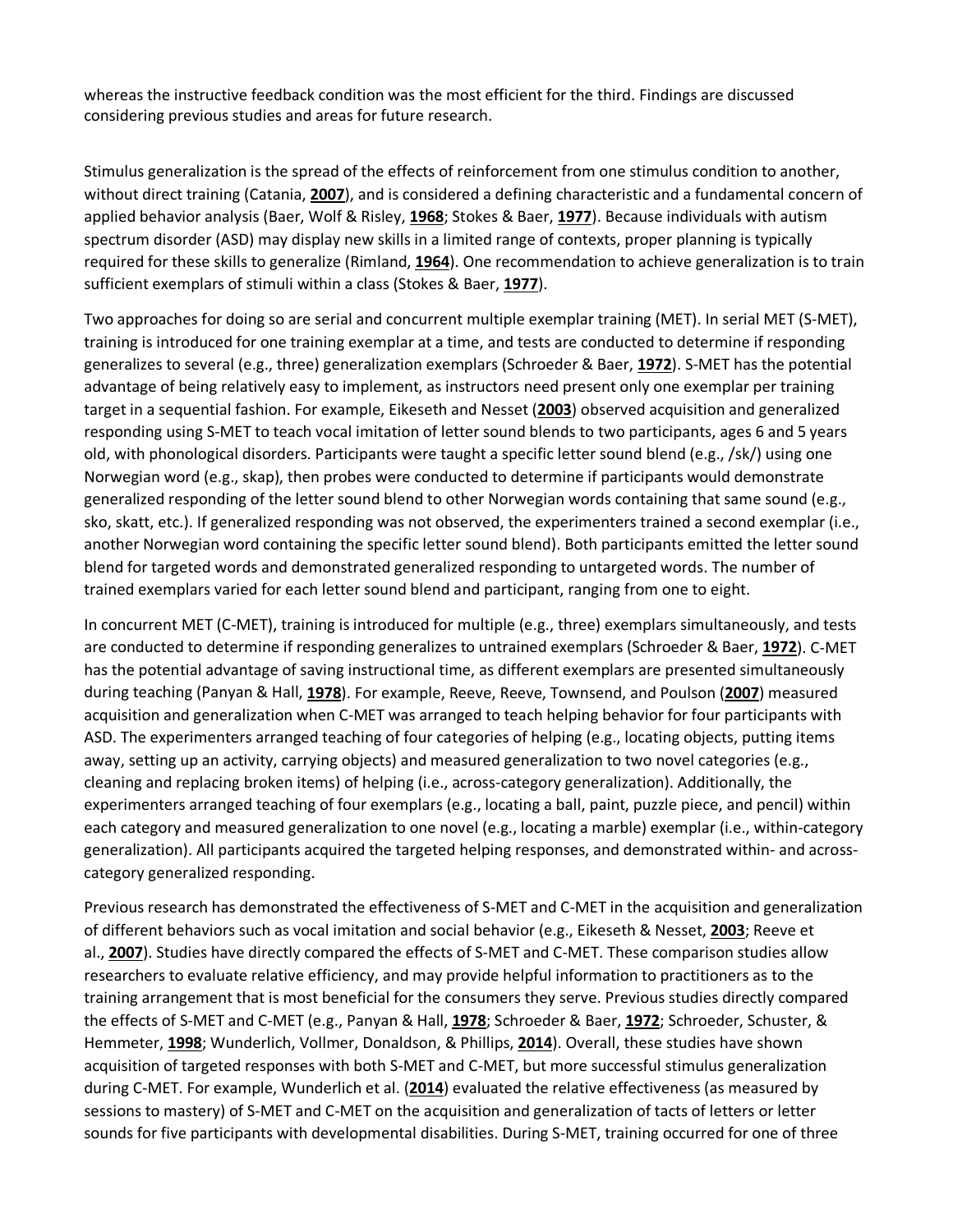training exemplars. Training for a second exemplar occurred if generalization was not observed for the untrained serial exemplars. This procedure continued until all three exemplars had been trained or correct responding generalized to the untrained exemplars. During C-MET, the experimenters trained three exemplars simultaneously, and they evaluated generalization to one untrained exemplar. The results showed the C-MET condition required fewer sessions to mastery and resulted in a greater percentage of correct responses on concurrent generalization exemplars for all five participants.

One of the limitations of Wunderlich et al. (**[2014](https://0-onlinelibrary-wiley-com.libus.csd.mu.edu/doi/10.1002/jaba.480#jaba480-bib-0033)**) is that number of training sessions may not be the best measure of efficiency, especially if there are differences in the number of exposures to stimuli or total training time across conditions (Black et al., **[2016](https://0-onlinelibrary-wiley-com.libus.csd.mu.edu/doi/10.1002/jaba.480#jaba480-bib-0002)**; Kodak et al., **[2016](https://0-onlinelibrary-wiley-com.libus.csd.mu.edu/doi/10.1002/jaba.480#jaba480-bib-0012)**; Yaw et al., **[2014](https://0-onlinelibrary-wiley-com.libus.csd.mu.edu/doi/10.1002/jaba.480#jaba480-bib-0034)**). It may be possible that the C-MET condition required fewer training sessions, but that the total duration of these training sessions was greater than that of the S-MET condition. For example, shorter response latencies may be observed when the same target stimulus is repeatedly presented across trials (S-MET) in comparison to when varied stimuli are presented across trials (C-MET). Black et al. (**[2016](https://0-onlinelibrary-wiley-com.libus.csd.mu.edu/doi/10.1002/jaba.480#jaba480-bib-0002)**) demonstrated that evaluating cumulative instructional sessions versus cumulative instructional time yielded different conclusions regarding instructional efficiency. Similarly, Yaw et al. (**[2014](https://0-onlinelibrary-wiley-com.libus.csd.mu.edu/doi/10.1002/jaba.480#jaba480-bib-0034)**) suggested that mean training time per target was the most sensitive measure of efficiency. As such, comparison studies should include multiple measures before reaching firm conclusions regarding relative efficiency of specific procedures. Additionally, a consumer's previous instructional history may also affect the efficiency of a specific procedure (Coon & Miguel, **[2012](https://0-onlinelibrary-wiley-com.libus.csd.mu.edu/doi/10.1002/jaba.480#jaba480-bib-0006)**; Freeman & Lattal, **[1992](https://0-onlinelibrary-wiley-com.libus.csd.mu.edu/doi/10.1002/jaba.480#jaba480-bib-0011)**). Thus, it is possible that the efficiency of a specific MET procedure may also be affected by a participant's previous exposure to it.

Another procedure aimed at producing generalized responding is instructive feedback (IF) and involves the presentation of secondary targets during training trials. The primary targets are learner responses directly taught using prompts and consequences, whereas secondary targets are responses presented by the instructor without requiring any responses from the learner or delivering any consequences (Vladescu & Kodak, **[2013](https://0-onlinelibrary-wiley-com.libus.csd.mu.edu/doi/10.1002/jaba.480#jaba480-bib-0029)**). These secondary targets have been presented prior to (e.g., Vladescu & Kodak, **[2013](https://0-onlinelibrary-wiley-com.libus.csd.mu.edu/doi/10.1002/jaba.480#jaba480-bib-0029)**) or following (e.g., Reichow & Wolery, **[2011](https://0-onlinelibrary-wiley-com.libus.csd.mu.edu/doi/10.1002/jaba.480#jaba480-bib-0020)**) primary targets. When presented prior to the primary target, the secondary target is presented before the delivery of the antecedent stimulus relevant to the primary target. For example, the instructor may present a picture of a plane and say, "This is a plane" (secondary target). The instructor then presents the antecedent stimulus, "What is it (while presenting a picture of a truck)?" If the learner responds with "truck" (primary target), the instructor delivers reinforcement. When presented following the training of primary targets, the secondary target is presented following the delivery of reinforcement for correct responses to the primary target. For example, the instructor delivered the antecedent, "What is it (while presenting a picture of a truck)?" The learner responds with "truck." The instructor delivers reinforcement and then presents the secondary target, a picture of a plane and the statement, "This is a plane." These arrangements have resulted the acquisition of secondary targets in the absence of direct reinforcement (e.g., Vladescu & Kodak, **[2013](https://0-onlinelibrary-wiley-com.libus.csd.mu.edu/doi/10.1002/jaba.480#jaba480-bib-0029)**).

Recent studies have evaluated the usefulness of IF for improving instructional efficiency of learners with ASD (see Nottingham, Vladescu, & Kodak, **[2015](https://0-onlinelibrary-wiley-com.libus.csd.mu.edu/doi/10.1002/jaba.480#jaba480-bib-0016)** for a review of this literature). For example, Vladescu and Kodak (**[2013](https://0-onlinelibrary-wiley-com.libus.csd.mu.edu/doi/10.1002/jaba.480#jaba480-bib-0029)**) assessed whether presenting secondary targets prior to the presentation of the primary target (antecedent portion of the trial) or following the consequence contingent upon the primary target (consequence portion of the trial) would affect skill acquisition. The authors also assessed whether participants would acquire the secondary targets during training of the primary targets. A comparison condition was added in which the participants were exposed to secondary targets in the absence of primary targets. The authors found that instruction was most efficient (least amount of training time) in the conditions in which secondary targets were incorporated. For three out of their four participants, secondary targets were acquired without direct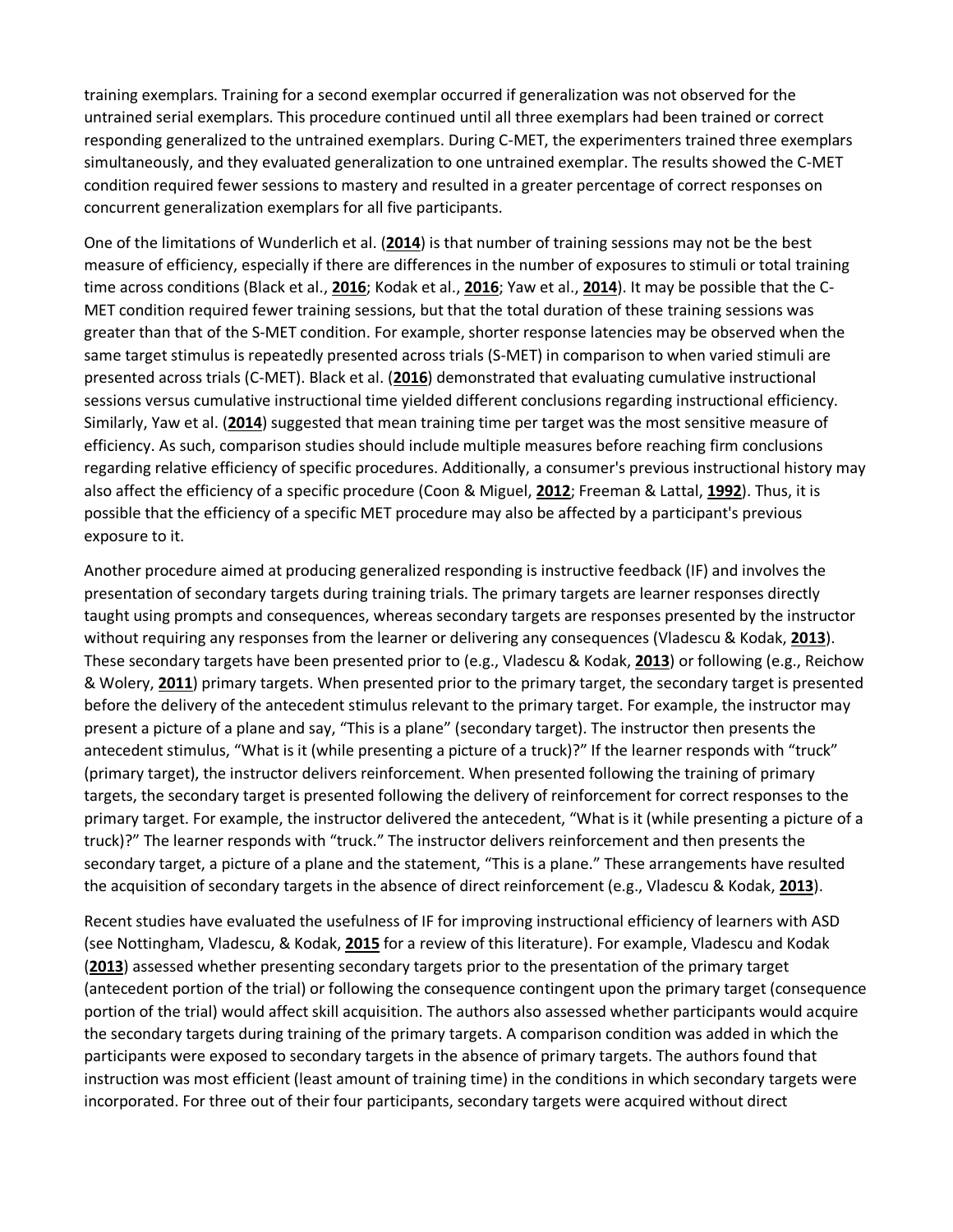consequence with no difference as to whether the secondary targets appeared during the antecedent or consequence portions of learning trials.

IF appears particularly amenable to programming for generalization, as instructors could teach primary targets and arrange different exemplars of these targets as secondary targets. In this case, instructors would present exemplars of the same target in the antecedent *and* consequence portion of training trials. Therefore, the purpose of the current study was to evaluate the effects and relative efficiency of S-MET and C-MET (similar to Wunderlich et al., **[2014](https://0-onlinelibrary-wiley-com.libus.csd.mu.edu/doi/10.1002/jaba.480#jaba480-bib-0033)**) on the acquisition of tacts by comparing the total number of training/probe sessions, exposures to mastery, and mean training time per mastered exemplar. Next, we evaluated whether these arrangements would produce generalization by arranging exemplars of the same target as secondary targets during training trials. To our knowledge, no previous study has evaluated presenting exemplars of primary targets as secondary targets to program for generalized responding.

# METHOD

#### Participants

Participants were three children (Claire, Brandon, and Ralph) who had previously been diagnosed with ASD. They all received approximately 30 hr per week of behavior analytic intervention that included the use of prompting and token reinforcement. Participants had been exposed to tact training using a mix of both S-MET and C-MET for at least 1 year. None of the participants had exposure to the presentation of secondary targets within learning trials.

Claire was an 8‐year‐old girl who had been receiving intervention for 4 years. She obtained a standard score of 55 (qualitative description: deficient to low) on the communication domain of the Battelle Developmental Inventory-Second Edition (BDI-2; Newborg, **[2004](https://0-onlinelibrary-wiley-com.libus.csd.mu.edu/doi/10.1002/jaba.480#jaba480-bib-0015)**). Claire performed all or nearly all skills through Level 2 on the mand, tact, listener, and intraverbal portions and all skills on the echoic subtest from the Verbal Behavior-Milestones Assessment and Placement Program (VB-MAPP; Sundberg, **[2008](https://0-onlinelibrary-wiley-com.libus.csd.mu.edu/doi/10.1002/jaba.480#jaba480-bib-0028)**).

Brandon was a 4‐year‐old boy who had been receiving intervention for 1 year. He obtained a standard score of 61 (low) on the communication domain of the BDI-2. Brandon performed all or nearly all skills though Level 3 on the mand, tact, listener, and intraverbal portions and all skills on the echoic subtest from the VB-MAPP.

Ralph was a 7‐year‐old boy who had been receiving intervention for 3 years. He obtained a standard score of 55 (deficient to low) on the communication domain of the BDI-2. Ralph performed all or nearly all skills though Level 3 on the mand, tact, listener, and intraverbal portions and all skills on the echoic subtest from the VB-MAPP.

#### Setting and Materials

The study was conducted in an unattended, near‐empty classroom (approximately 2.5 m by 3 m) at the participants' school. The classroom contained a table and two chairs. Materials included paper data sheets, pencils, stimulus cards (12.7 cm by 17.78 cm) with pictures of unknown items on a white background, a digital timer, choice board, token board, and a video camera. The experimenter sat across the table from the participants (approximately .6 m away), and a video camera was set up in the corner of the room to record sessions. Sessions began when the experimenter presented the initial antecedent stimulus and concluded after delivery of the last consequence of the last trial.

#### Experimental Design, Measurement, and Interobserver Agreement

We used an adapted alternating treatments design (Sindelar, Rosenberg, & Wilson, **[1985](https://0-onlinelibrary-wiley-com.libus.csd.mu.edu/doi/10.1002/jaba.480#jaba480-bib-0025)**) to evaluate the relative efficacy of treatment conditions across the following dependent variables: unprompted and prompted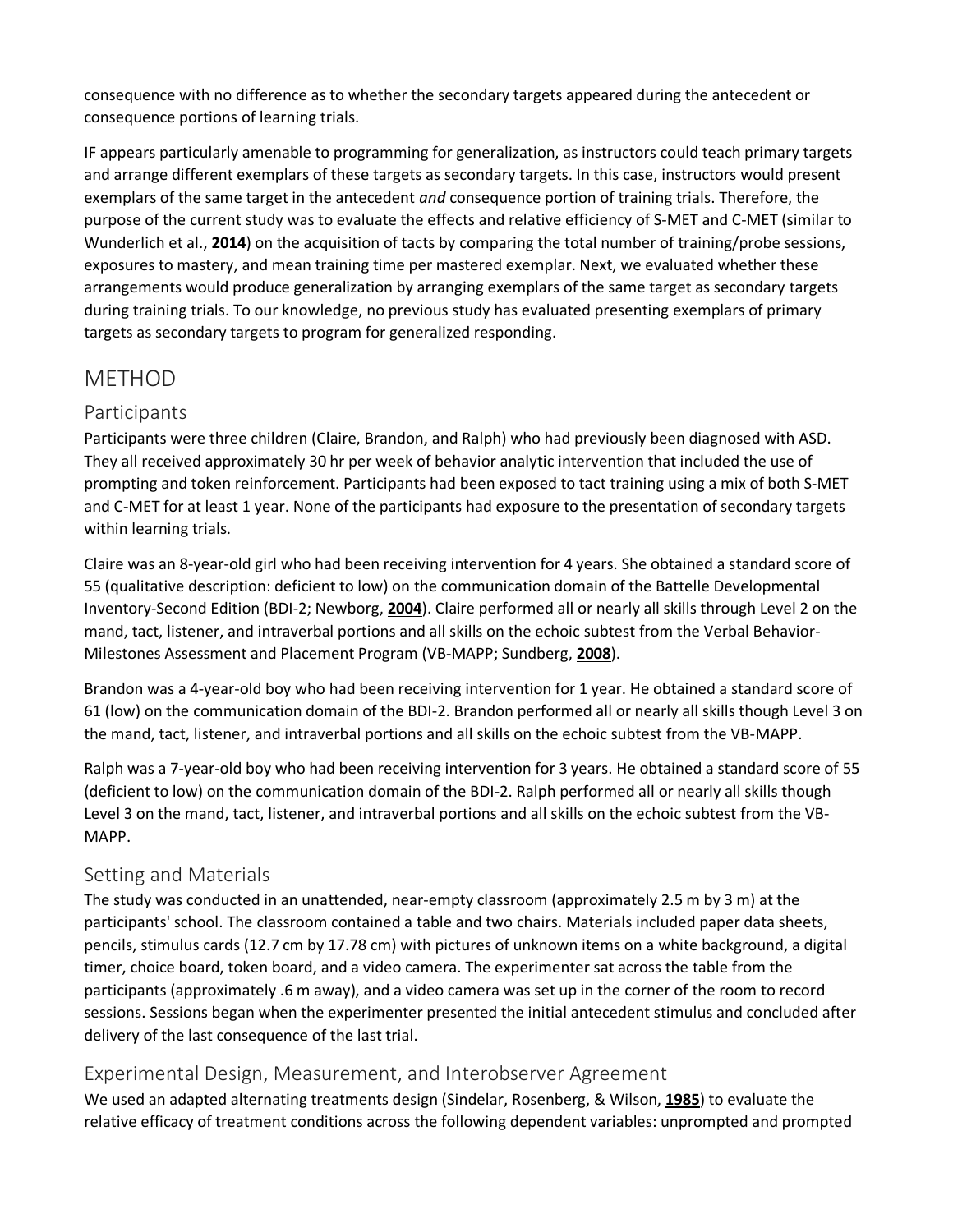correct and incorrect responses, and session duration. During all sessions, the experimenter recorded participants' unprompted and prompted correct and incorrect vocal responses in the presence of pictures. Only unprompted correct responses are displayed in the figures and were defined as vocally stating the name of the target prior to the delivery of a prompt. Unprompted incorrect responses were defined as errors of commission (engaging in a vocal response that is not the target response) and omission (engaging in no response) that occurred prior to the delivery of a prompt. Prompted correct responses were defined as imitating the experimenter's vocalization within 5 s of a vocal (echoic) prompt. Prompted incorrect responses were defined as errors of commission and omission that occurred after the delivery of a prompt. The experimenter started the timer prior to the first trial of the session, immediately before establishing attending by saying the participant's name, and stopped the timer immediately following the completion of the final component of the last trial to record session duration. Duration measures included the time participants spent consuming or engaging with putative reinforcers.

We calculated the total training and probe sessions to mastery by adding the number of training or probe sessions per condition. Exposures to mastery were calculated by adding the number of times per session that each primary target was presented (including training and error correction trials) until the mastery criterion was achieved. Total training time was calculated by adding session durations for each training session per condition. We calculated mean training time per mastered exemplar for each condition by dividing total training time of the session duration by the number of mastered exemplars (both training and generalization exemplars).

A second observer independently scored participants' responding from video recordings for a minimum of 33% of sessions across conditions. We calculated trial-by-trial interobserver agreement (IOA) by dividing the number of trials with an agreement by the total number of trials and converted the ratio to a percentage. An agreement in each trial was scored if the observer recorded the occurrence of the exact same dependent variables within the trial. Mean IOA for Claire was 96% (range, 89%-100%) during training conditions and 92% (range, 89%-100%) during generalization and instructive feedback (IF) secondary target probes. For Claire's replication, mean IOA was 96% (range, 89%-100%) during training conditions and 90% (range, 83%-100%) during generalization and IF secondary target probes. For Brandon, mean IOA was 94% (range, 83%-100%) during training conditions and 95% (range, 89%-100%) during generalization and IF secondary target probes. For Ralph, mean IOA was 91% (range, 83%-100%) during training conditions and 96% (range, 83%-100%) during generalization and IF secondary target probes.

#### Procedural Integrity and Procedural Integrity IOA

An independent observer collected procedural integrity data for each participant during at least 33% of sessions across phases and conditions using a checklist of all correct experimenter behavior (specific experimenter behaviors for which we collected data are available from second author). We calculated procedural integrity by dividing the total number of correct experimenter behaviors by the number of correct experimenter behaviors plus the number of incorrect experimenter behaviors and multiplying by 100. Mean procedural integrity scores were 100% for Claire during both initial and replication comparisons, 100% for Brandon, and 99% (range, 92%- 100%) for Ralph. A second observer measured procedural integrity data during a minimum of 33% of sessions across participants. Trial-by-trial IOA was calculated by dividing the number of trials with an agreement on integrity by the total number of trials and converting to a percentage. Mean procedural integrity IOA was 100% for Claire during both the initial and replication comparisons, 99% (range, 92%-100%) for Brandon, and 99% (range, 92%-100%) for Ralph.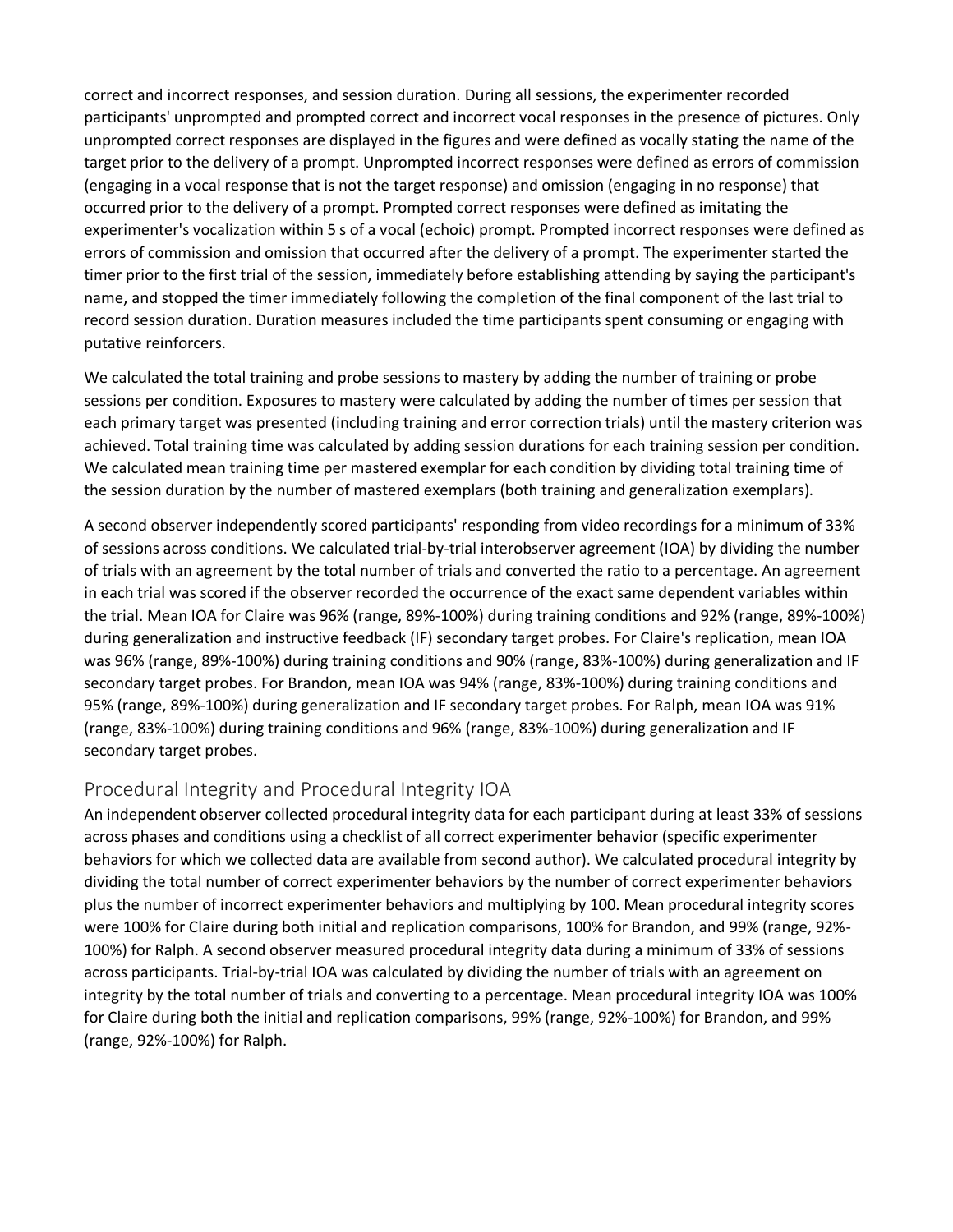#### Preference Assessment and Token Economies

The experimenter conducted separate tangible and edible multiple stimulus without replacement (MSWO; DeLeon & Iwata, **[1996](https://0-onlinelibrary-wiley-com.libus.csd.mu.edu/doi/10.1002/jaba.480#jaba480-bib-0009)**) preference assessments with each participant. A picture of any item approached at least once was available on each participant's choice board.

Each session included a token board, as participants were familiar with the token economy as previously described. Prior to each session, participants selected a picture of an item from their choice board and placed it on their token board. After earning 10 tokens, the experimenter provided 2-min access to the preferred tangible or allowed 2 min to consume a preferred edible. All edibles were approximately the same size.

#### Pretest and Stimuli

We collected a pool of potential targets, which consisted of pictures of common objects, based on individual treatment goals and the New Jersey Core Curriculum Content Standards (State of New Jersey, **[2014](https://0-onlinelibrary-wiley-com.libus.csd.mu.edu/doi/10.1002/jaba.480#jaba480-bib-0026)**). For each potential target, we selected four exemplars such that the objects depicted in each picture differed along at least two dimensions (i.e., size, color, position of item). Next, we conducted three pretest trials for each potential target during which the experimenter said, "What is it?" and allowed the participant 5 s to respond. No feedback was provided for correct or incorrect responses. A token and praise (e.g.,"Great job working") were provided for appropriate sitting or attending behaviors during the intertrial interval (ITI), about every other trial. If a participant responded correctly to a potential target by tacting either the target name or any features of the target at least once, that stimulus was discarded and replaced.

We assigned four exemplars of three targets (4 exemplars times 3 targets equals 12 total targets for each condition) to one of four conditions: (a) the S-MET condition, (b) the C-MET condition, (c) the IF condition, and (d) the control condition. We used the logistical analysis method (Wolery, Gast, & Ledford, **[2014](https://0-onlinelibrary-wiley-com.libus.csd.mu.edu/doi/10.1002/jaba.480#jaba480-bib-0031)**) to assign target sets across conditions. That is, we based assignment on the number of syllables in the target responses to equate syllables across stimulus sets, and targets that were phonetically or visually similar were not included within the same set. See Table **[1](https://0-onlinelibrary-wiley-com.libus.csd.mu.edu/doi/10.1002/jaba.480#jaba480-tbl-0001)** for a list of targets for each participant.

| Participant             | <b>Serial MET</b> | <b>Concurrent MET</b> | IF               | Control 1 | <b>Control 2</b> |
|-------------------------|-------------------|-----------------------|------------------|-----------|------------------|
|                         | <b>Condition</b>  | <b>Condition</b>      | <b>Condition</b> |           |                  |
| Claire                  | Badge             | Dough                 | Wrench           | Ax        | Wok              |
|                         | Chalkboard        | Fountain              | Oyster           | Necklace  | Ice Cube         |
|                         | Artichoke         | Grasshopper           | Suspenders       | Celery    | Podium           |
| Claire<br>(replication) | <b>Branch</b>     | Squid                 | Vest             | Rug       | Squid            |
|                         | Hydrant           | Curtain               | Chimney          | Donkey    | Ruler            |
|                         | Cantaloupe        | Radio                 | Envelope         | Computer  | Fireman          |
| <b>Brandon</b>          | Wok               | Wrench                | <b>Badge</b>     | Ax        | Dough            |

**Table 1.** Training Sets for All Conditions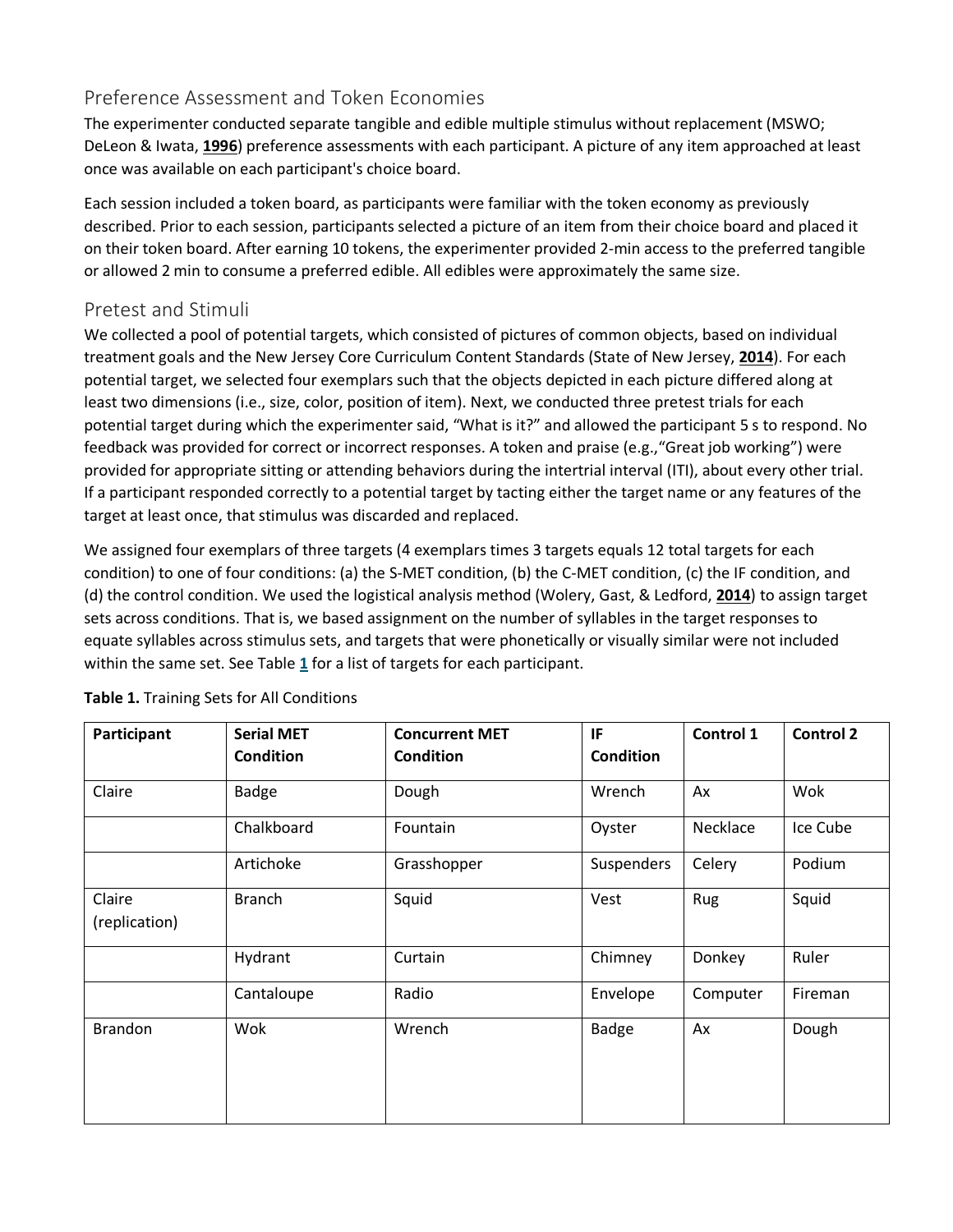|       | Ginger        | Podium     | Fountain  | Screwdriver | Oyster      |
|-------|---------------|------------|-----------|-------------|-------------|
|       | Suspenders    | Chalkboard | Artichoke | Suitcase    | Grasshopper |
| Ralph | <b>Branch</b> | Squid      | Vest      | Rug         | Dough       |
|       | Tweezer       | Ruler      | Oyster    | Ginger      | Artichoke   |
|       | Podium        | Envelope   | Celery    | Suspenders  | Fountain    |

*Note*. MET: multiple exemplar training: IF: instructional feedback

#### Procedure

Baseline and training sessions consisted of nine trials. Prior to each session, we determined the order that targets were presented across trials such that no target was presented on more than two consecutive trials. Prior to each IF session, we separately determined the order of the antecedent secondary targets, the primary targets, and the consequence secondary targets such that secondary targets were not presented with the same primary targets across sessions.

Conditions were conducted one to three times per day, one to three days per week, depending on participants' availability. Training in a condition continued until participants demonstrated 100% correct unprompted responses for two consecutive sessions (from the presentation of the initial antecedent stimuli to the delivery of the consequence of the last trial).

#### Baseline and control

The experimenter established attending behavior (participant was sitting still with his hands in lap) by saying the participant's name and modeling the behavior, if necessary. The experimenter presented the picture, said, "What is it?" and waited up to 5 s for the participant to respond. No feedback was provided for unprompted correct or incorrect responses. The experimenter presented the next trial after a 3 to 5 s ITI. Appropriate session behavior (e.g., sitting with hands down) was followed by praise and a token during the ITI, approximately every other trial. The purpose of the control condition was to detect maturation and history effects. This condition was terminated at the end of training for all participants.

#### **Training**

The first two instructional sessions for the S-MET, C-MET, and IF conditions included trials in which the experimenter provided an echoic prompt immediately following the presentation of the antecedent stimuli (i.e., 0-s prompt delay [PD]). Following two consecutive sessions with 100% prompted correct responding at a 0-s PD, the experimenter increased the PD to 5 s. During trials conducted with the 5‐s PD, the experimenter presented the antecedent stimuli and waited up to 5 s for the participant to respond. The experimenter delivered a token and praise following prompted correct (for 0-s PD only) and unprompted (5-s PD) correct responses. Following prompted (0-s PD) and unprompted (5-s PD) incorrect responses, the experimenter conducted error-correction (EC) during which the trial was re-presented until the participant engaged in a prompted (0-s PD) or unprompted (5-s PD) correct response (i.e., re-present until independent EC procedure; Carroll, Joachim, St. Peter, & Robinson, **[2015](https://0-onlinelibrary-wiley-com.libus.csd.mu.edu/doi/10.1002/jaba.480#jaba480-bib-0004)**). Responses that occurred during EC were not included in the figures.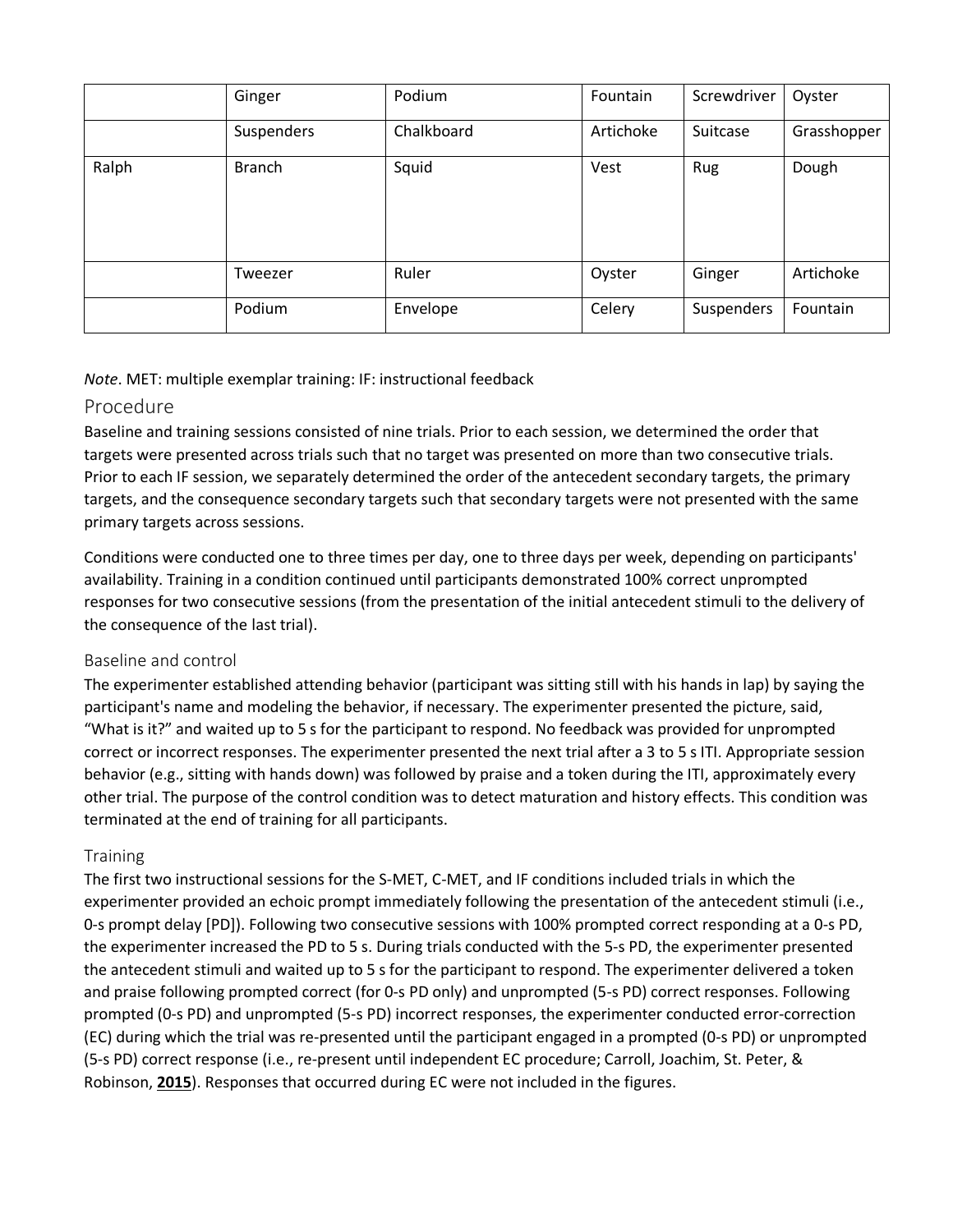#### Serial multiple exemplar training

For each of the three targets assigned to the S-MET condition, one exemplar was randomly selected to serve as the training target, and the three remaining exemplars were reserved to test for generalization. During each session, one exemplar of each of the three training targets was presented three times for a total of nine trials. During each trial the experimenter held up a picture, said, "What is it?", provided a prompt, implemented EC if necessary, and delivered reinforcement according to the procedures described above.

#### Concurrent multiple exemplar training

For each of the three targets assigned to the C-MET condition, three exemplars were randomly selected to serve as training targets, and one exemplar was used to test for generalization. For each session, three exemplars of each training target were presented once per session for a total of nine trials. During each trial, the experimenter held up a picture, said "What is it?", provided a prompt, implemented EC if necessary, and delivered reinforcement according to the procedures described above.

#### Instructive feedback

For each of the three targets assigned to the IF condition, one exemplar of each target was selected to serve as the training target. A second exemplar of each target was selected to serve as the secondary target for the antecedent portion of trials, and a third exemplar was selected to serve as the secondary target during the consequence portion of trials. Lastly, a fourth exemplar was reserved to test for generalization. Each session consisted of nine trials. Each trial consisted of the experimenter consecutively presenting a secondary target/exemplar, the primary target, and another secondary target/exemplar (the specific arrangement of primary and secondary targets for each trial varied across sessions as described above). In other words, each trial began with the experimenter presenting a secondary target for 3 s (e.g., held up a picture of an artichoke, and said, "This is an artichoke"). Next, the experimenter presented the antecedent stimulus relevant to a primary target (e.g., held up a picture of a badge and said, "What is it?"). Primary targets were trained using the procedure described above. Following the delivery of reinforcement for prompted (0-s PD) correct and unprompted (5-s PD) correct responses relevant to the primary target, the experimenter presented another secondary target for 3 s (e.g., held up a picture of fountain, and said "this is a fountain"). Participants were not required to respond following the presentation of a secondary target, and no programmed consequences were provided contingent upon responses.

#### Generalization and Secondary Target Probes

All generalization probe sessions were conducted immediately prior to training sessions using procedures described in baseline. Secondary target probes were conducted immediately prior to instructional sessions to evaluate the acquisition of secondary targets while primary targets were undergoing training. These probe sessions were conducted using procedures described in baseline.

## **RESULTS**

We compared the relative efficiency of the S-MET, C-MET, and IF conditions by assessing total number of training/probe sessions, exposures to mastery, total training time, and mean training time per mastered exemplar. During her first comparison, Claire required seven, six, and five training sessions to master training exemplars in the S-MET, C-MET, and IF conditions, with 69, 56, and 31 exposures to mastery, respectively (Figure **[1](https://0-onlinelibrary-wiley-com.libus.csd.mu.edu/doi/10.1002/jaba.480#jaba480-fig-0001)**). Although the S-MET condition required the largest number of training sessions, it was associated with the lowest total training time (13 min 23 s) and lowest mean training time per mastered exemplar (1 min 7 s). Claire mastered all secondary targets and generalization exemplars across conditions without direct training (Figure **[2](https://0-onlinelibrary-wiley-com.libus.csd.mu.edu/doi/10.1002/jaba.480#jaba480-fig-0002)**).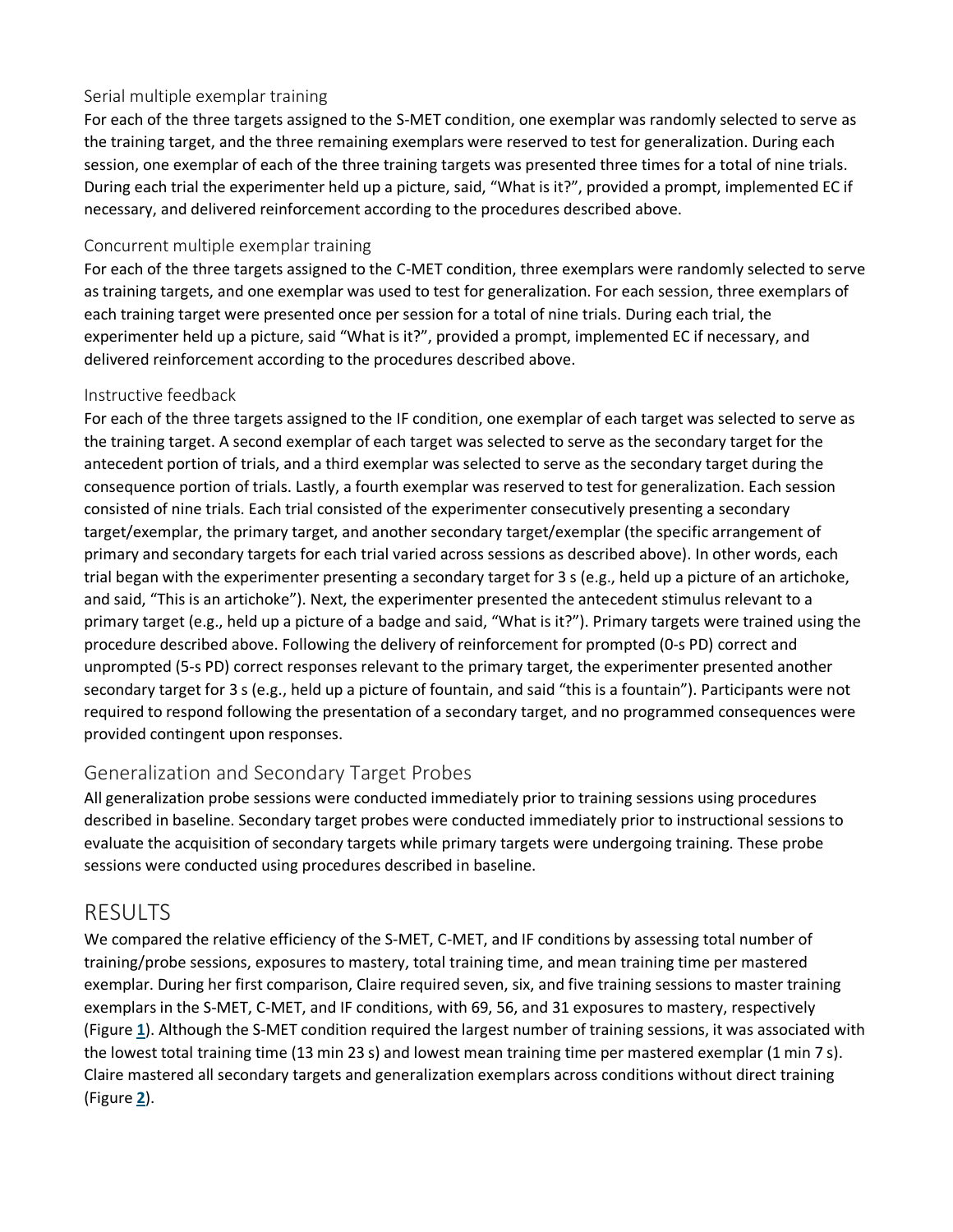

The number of training/probe sessions to mastery, exposures to mastery, total training time and mean training time per mastered exemplar for Claire, Claire's replication, Brandon, and Ralph across the serial, concurrent and [instructive feedback conditions.](https://wol-prod-cdn.literatumonline.com/cms/attachment/473e30b8-cace-49de-95f1-985fc9f54f10/jaba480-fig-0002-m.jpg)<br>Training Targets

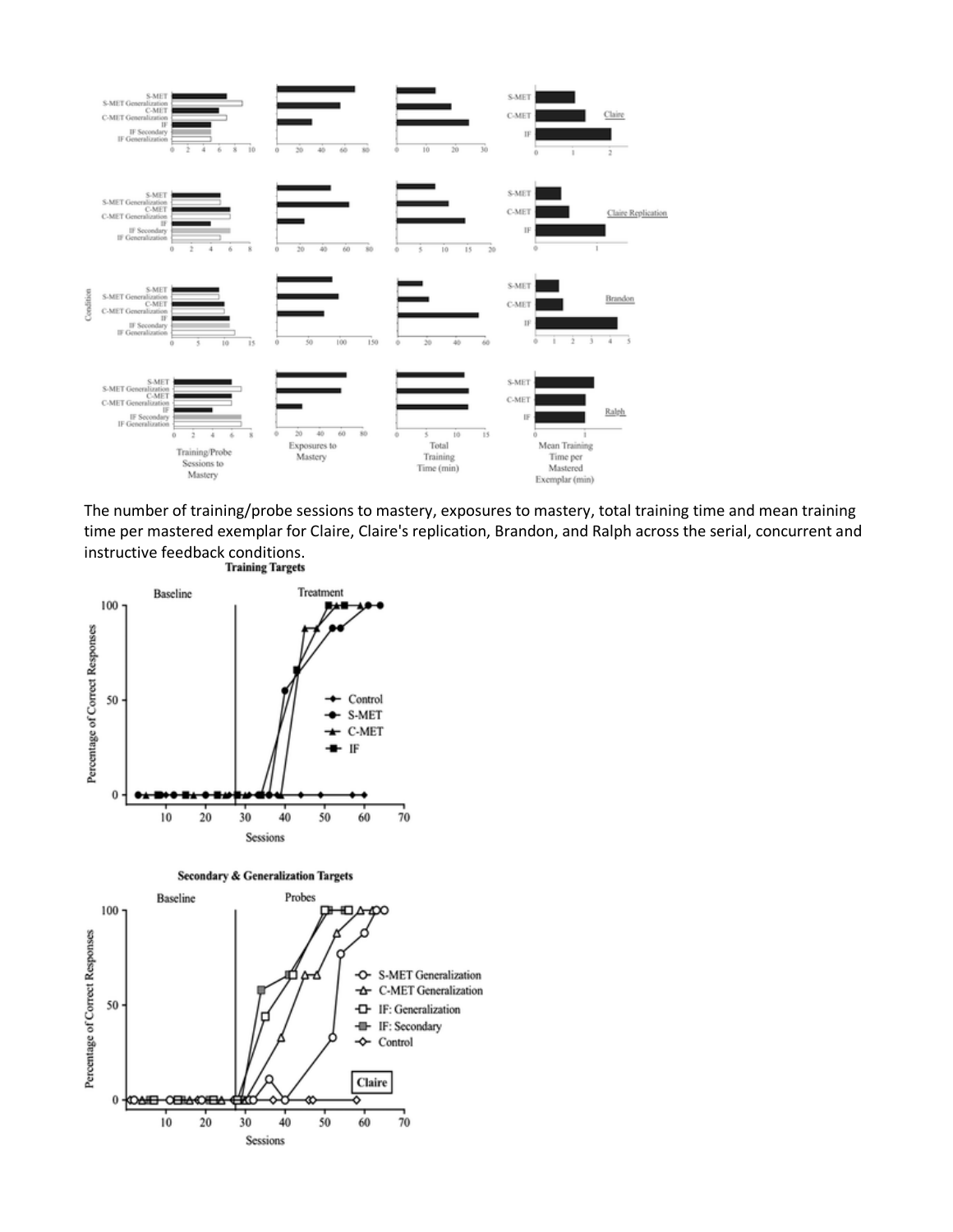The percentage of correct responses to training targets (top panel) and secondary and generalization targets (bottom panel) in each condition for Claire.

During Claire's replication, she required five, six, and four training sessions to master training exemplars in the S-MET, C-MET, and IF conditions, with an overall of 47, 63, and 24 exposures to mastery respectively (Figure **[1](https://0-onlinelibrary-wiley-com.libus.csd.mu.edu/doi/10.1002/jaba.480#jaba480-fig-0001)**). The S-MET condition was again associated with the lowest total training time (8 min 19 s) and lowest mean training time per mastered exemplar (42 s). Like her initial evaluation, Claire mastered all secondary targets and generalization exemplars without direct training (Figure **[3](https://0-onlinelibrary-wiley-com.libus.csd.mu.edu/doi/10.1002/jaba.480#jaba480-fig-0003)**).



The percentage of correct responses to training targets (top panel) and secondary and generalization targets (bottom panel) in each condition of the replication phase for Claire.

Brandon required the least number of training sessions, lowest total training time, and lowest mean training time per mastered exemplar in the S-MET condition as well (Figure **[1](https://0-onlinelibrary-wiley-com.libus.csd.mu.edu/doi/10.1002/jaba.480#jaba480-fig-0001)**). More specifically, he required 9, 10, and 11 training sessions to master training exemplars in the S-MET, C-MET, and IF conditions, with 88, 98, and 75 exposures to mastery, respectively. The S-MET condition was associated with the lowest total training time (17 min 10 s) and lowest mean training time per mastered exemplar (1 min 26 s). Brandon demonstrated mastery of all secondary targets and generalization exemplars without direct training (Figure **[4](https://0-onlinelibrary-wiley-com.libus.csd.mu.edu/doi/10.1002/jaba.480#jaba480-fig-0004)**).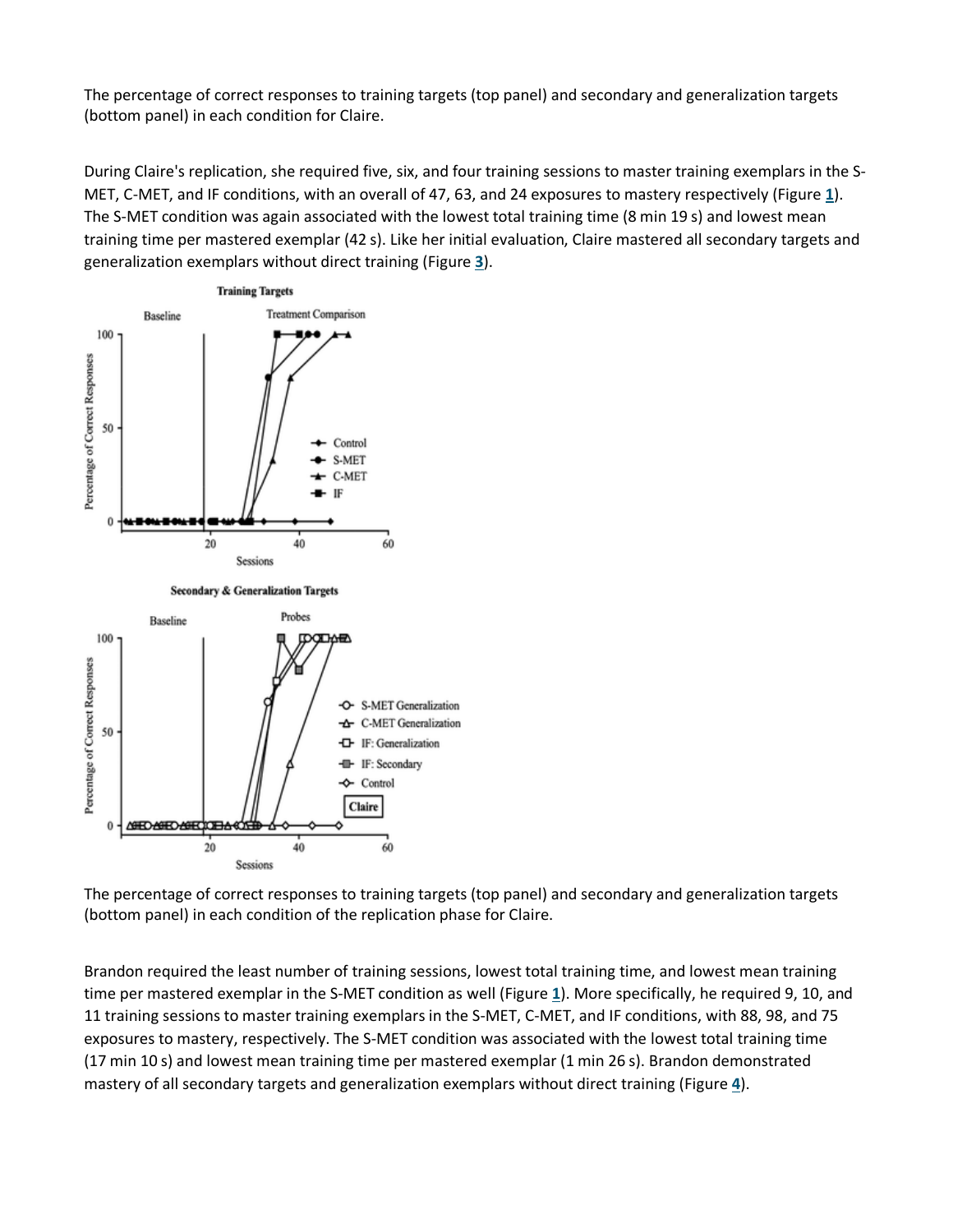

The percentage of correct responses to training targets (top panel) and secondary and generalization targets (bottom panel) in each condition for Brandon.

Ralph required six, six, and four training sessions to master training exemplars in the S-MET, C-MET, and IF conditions, with 65, 60, and 24 exposures to mastery, respectively (Figure **[1](https://0-onlinelibrary-wiley-com.libus.csd.mu.edu/doi/10.1002/jaba.480#jaba480-fig-0001)**). He mastered all secondary targets and generalization exemplars in the C-MET and IF conditions (Figure **[5](https://0-onlinelibrary-wiley-com.libus.csd.mu.edu/doi/10.1002/jaba.480#jaba480-fig-0005)**). He demonstrated mastery of generalization exemplars in the S-MET condition for two of the three targets. We were unable to continue the evaluation with Ralph due to the end of the school semester. Thus, serial training was the only condition that did not lead to mastery level responding for all generalization targets. Ralph's S-MET condition was associated with the lowest total training time (11 min 48 s) even though not all generalization exemplars were acquired; however, the IF condition was associated with the lowest mean training time per mastered exemplar (1 min 1 s; Figure  $1$ ).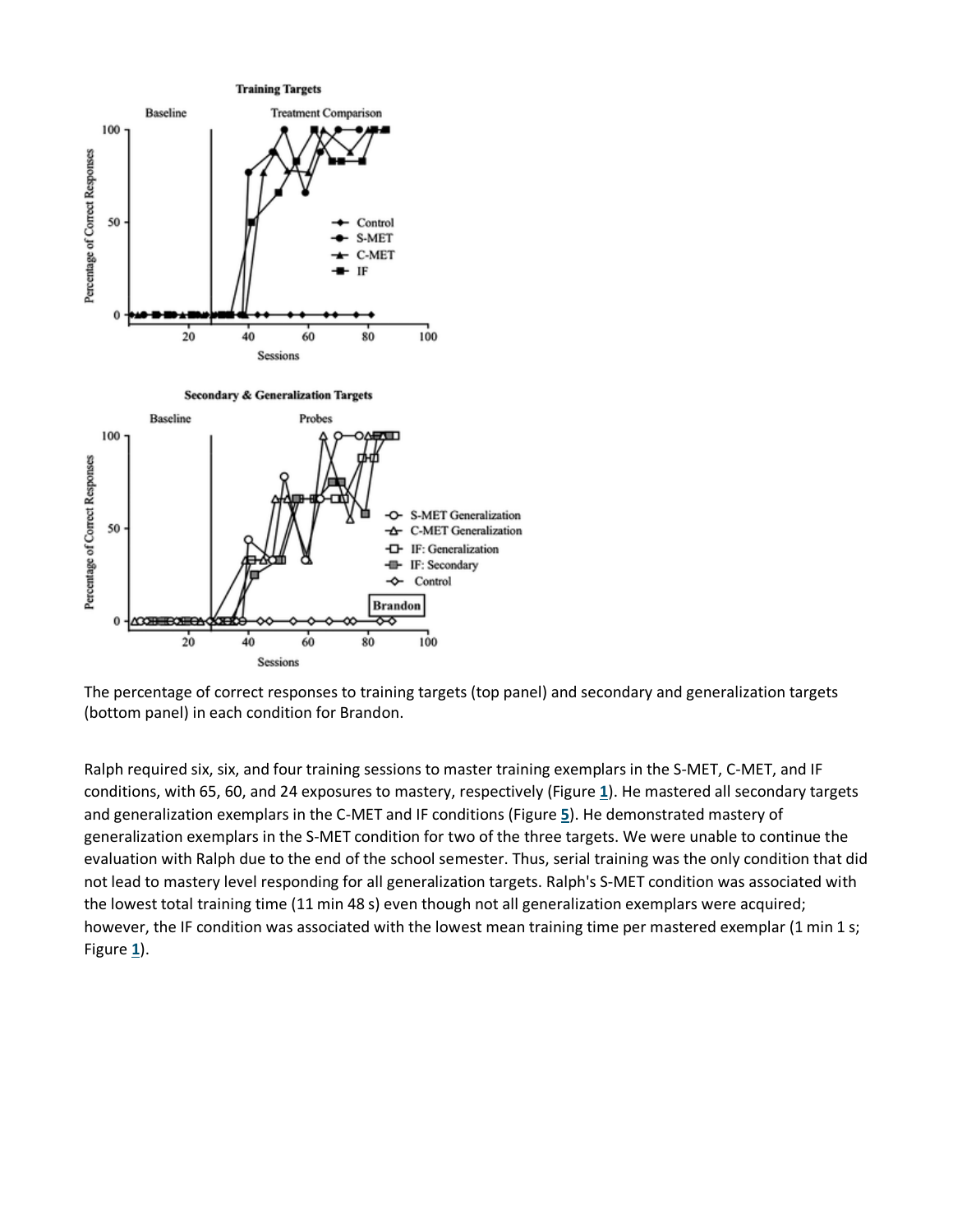

The percentage of correct responses to training targets (top panel) and secondary and generalization targets (bottom panel) in each condition for Ralph.

Responding remained low or at zero for all participants during the control conditions (Figures **[2](https://0-onlinelibrary-wiley-com.libus.csd.mu.edu/doi/10.1002/jaba.480#jaba480-fig-0002)**-**[5](https://0-onlinelibrary-wiley-com.libus.csd.mu.edu/doi/10.1002/jaba.480#jaba480-fig-0005)**).

# **DISCUSSION**

Our results showed that all training conditions (i.e., S-MET, C-MET, and IF) produced acquisition of training exemplars and generalization to nontrained exemplars. However, the S-MET condition resulted in the lowest mean training time per mastered exemplar for two participants, whereas the IF condition was the most efficient for the third. Although seemingly small differences in total training time and mean training time per mastered exemplar may be apparent for some participants, we consider even small differences to be of potential clinical significance. It is easy to imagine how these small differences could accumulate to become more substantial over the long periods of intensive and comprehensive behavioral intervention that is likely to be implemented over the course of years for consumers with ASD.

The finding that S-MET was more efficient, even for a subset of participants, contrasts with previous comparative studies that have generally demonstrated the superiority of C-MET (e.g., Wunderlich et al., **[2014](https://0-onlinelibrary-wiley-com.libus.csd.mu.edu/doi/10.1002/jaba.480#jaba480-bib-0033)**). In fact, to our knowledge, this is the first study to demonstrate that S-MET resulted in more efficient acquisition and stimulus generalization relative to C-MET. For this reason, the study warrants additional replication. This finding suggests that it may not always be necessary to arrange concurrent training of exemplars when teaching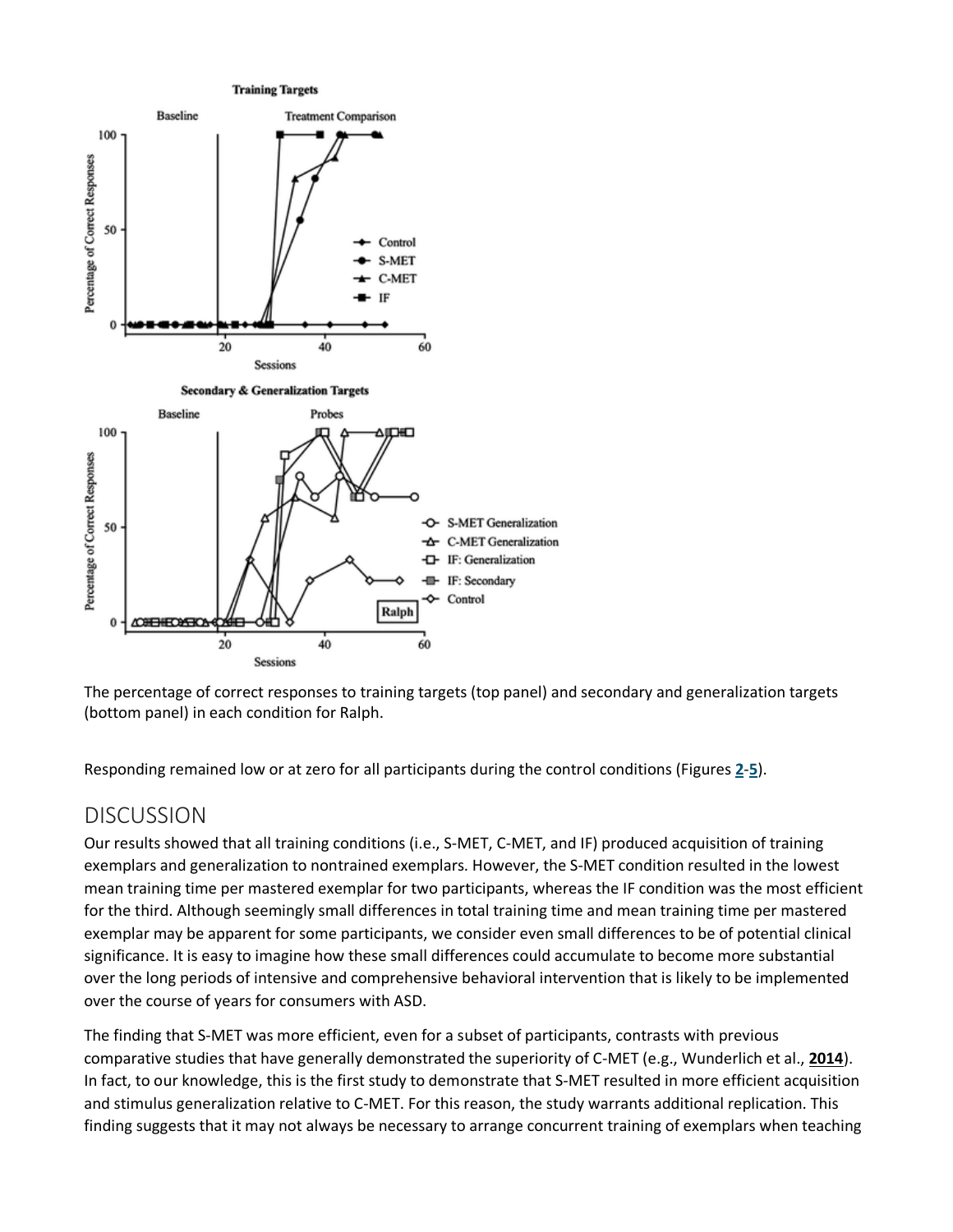individuals with ASD as previous studies have suggested. It is important to note that we evaluated mean training time per mastered exemplar to draw a conclusion as to the relative efficiency of the teaching conditions, whereas previous studies did not. Using this type of measurement allowed us to evaluate relative efficiency in a way that may have differed if data were examined using a different measure. For example, the results of Claire's initial evaluation indicated that S-MET was the least efficient condition based on training sessions to mastery, as the S-MET condition was associated with the most training sessions. However, when evaluating instructional time, the S-MET condition required the lowest total and mean training time per mastered exemplar, and the C-MET and IF conditions were associated with total instructional time that was approximately 42% and 86% greater, respectively. Such findings suggest that relative efficiency of interventions may vary as a function of how it is measured. Future studies should evaluate the generality of these findings and include measures such as duration of sessions, mean training time per mastered stimulus, and total training and probe sessions to mastery, to ensure accurate conclusions regarding relative efficiency are reached.

The results of the current evaluation suggest that under certain conditions, concurrent training of exemplars may impede instruction, and result in additional instructional time. This may be the case due to the increased number of discriminations required during C-MET sessions. More specifically, it seems that the S-MET was relatively easier as each training session involved three unique discriminations (each of which occurred three times per session), whereas nine unique discriminations (each of which occurred one time per session) were required during C-MET sessions. The increased number of discriminations may have resulted in increased total training time. Additionally, in the S-MET, stimulus control over a response was established during training involving a single exemplar, whereas in the C-MET, stimulus control over a response was established during training involving multiple exemplars. We chose to arrange conditions in this manner as they mirror how these conditions would have likely been implemented clinically and how they have been arranged in previous studies (e.g., Wunderlich et al., **[2014](https://0-onlinelibrary-wiley-com.libus.csd.mu.edu/doi/10.1002/jaba.480#jaba480-bib-0033)**). Future studies could consider the number and types of discriminations in their procedural preparations.

The results of the current evaluation are somewhat contrary to previous IF studies. In previous studies, conditions incorporating secondary targets have consistently been associated with the most efficient instruction (e.g., Reichow & Wolery, **[2011](https://0-onlinelibrary-wiley-com.libus.csd.mu.edu/doi/10.1002/jaba.480#jaba480-bib-0020)**; Vladescu & Kodak, **[2013](https://0-onlinelibrary-wiley-com.libus.csd.mu.edu/doi/10.1002/jaba.480#jaba480-bib-0029)**; Wolery, Schuster, & Collins, **[2000](https://0-onlinelibrary-wiley-com.libus.csd.mu.edu/doi/10.1002/jaba.480#jaba480-bib-0032)**). Although the IF condition was most efficient for Ralph, this condition led to the longest mean training time per mastered exemplar and overall training time for Claire and Brandon. The current study included two secondary targets per trial (one in the antecedent portion of each trial and another in the consequence portion of each trial). This differs from most IF studies that have typically arranged the presentation of one secondary target in either the antecedent or consequence portion of training trials (e.g., Cromer, Schuster, Collins, & Grisham-Brown, **[1998](https://0-onlinelibrary-wiley-com.libus.csd.mu.edu/doi/10.1002/jaba.480#jaba480-bib-0007)**; Vladescu & Kodak, **[2013](https://0-onlinelibrary-wiley-com.libus.csd.mu.edu/doi/10.1002/jaba.480#jaba480-bib-0029)**; Wolery, Ault, Gast, Doyle, & Mills, **[1990](https://0-onlinelibrary-wiley-com.libus.csd.mu.edu/doi/10.1002/jaba.480#jaba480-bib-0030)**). Nottingham, Vladescu, Kodak, and Kisamore (**[2017](https://0-onlinelibrary-wiley-com.libus.csd.mu.edu/doi/10.1002/jaba.480#jaba480-bib-0017)**) included two conditions that involved the presentation of two secondary targets during each trial. Across three comparisons, a condition involving multiple targets was most efficient twice. Future research is needed to evaluate what effect multiple secondary target presentations have on training efficiency and whether other arrangements (e.g., presenting one secondary target per trial, or presenting two secondary targets during the consequence portion of trials) influence acquisition and generalization.

S-MET did not lead to generalization of all stimuli with one participant (Ralph). If additional training had been necessary to produce mastery of all targets, then an increase in overall training time would have been observed, rendering S-MET less efficient. Future research should investigate what effect additional training would have on the efficiency of S-MET. It could be possible that Ralph's history of instruction played a role in the acquisition of targets under S-MET. Perhaps he had more exposure to C-MET arrangements and therefore did not acquire all targets across conditions.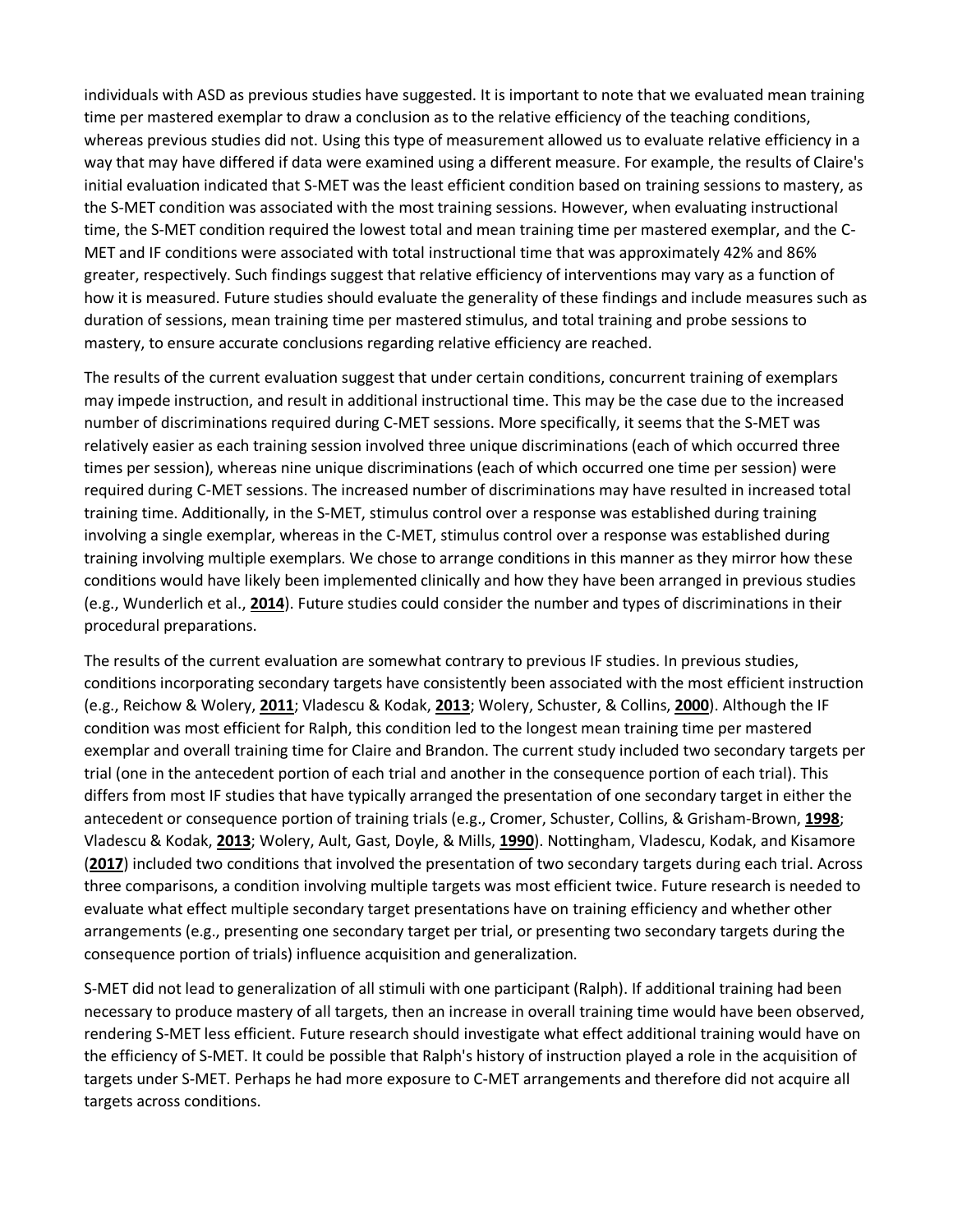The findings from the current and previous studies raise interesting questions as to how practitioners should select a teaching arrangement that most efficiently produces acquisition and generalized outcomes. Previous research has shown that the most efficient instructional arrangement is often learner-specific (e.g., Boudreau, Vladescu, Kodak, Argott, & Kisamore, **[2015](https://0-onlinelibrary-wiley-com.libus.csd.mu.edu/doi/10.1002/jaba.480#jaba480-bib-0003)**; Koehler, Iwata, Roscoe, Rolider, & O'Steen, **[2005](https://0-onlinelibrary-wiley-com.libus.csd.mu.edu/doi/10.1002/jaba.480#jaba480-bib-0013)**). If this is the case, future research should attempt to delineate the variables that influence learner-specific response patterns. The current study included three participants with extensive tact repertoires. Future studies could replicate the current procedures with additional participants with more varied verbal skills. We arranged training of three exemplars per target in the C-MET condition and exposure to three exemplars (direct training of one exemplar and exposure to two exemplars as secondary targets) in the IF condition. Perhaps training or exposing participants to fewer exemplars (e.g., two) may have resulted in different outcomes. Relatedly, it may be worthwhile to explore the development of an assessment to identify the optimal number of exemplars needed to produce the most efficient acquisition and generalized responding similar to prior studies that have examined optimal teaching arrangements for learners (e.g., McGhan & Lerman, **[2013](https://0-onlinelibrary-wiley-com.libus.csd.mu.edu/doi/10.1002/jaba.480#jaba480-bib-0014)**; Seaver & Bourret, **[2014](https://0-onlinelibrary-wiley-com.libus.csd.mu.edu/doi/10.1002/jaba.480#jaba480-bib-0024)**).

It also possible that the most efficient arrangement is task specific. In the current study, and in previous research (e.g., Cuvo et al., **[1980](https://0-onlinelibrary-wiley-com.libus.csd.mu.edu/doi/10.1002/jaba.480#jaba480-bib-0008)**; Schroeder et al., **[1998](https://0-onlinelibrary-wiley-com.libus.csd.mu.edu/doi/10.1002/jaba.480#jaba480-bib-0022)**; Wunderlich et al., **[2014](https://0-onlinelibrary-wiley-com.libus.csd.mu.edu/doi/10.1002/jaba.480#jaba480-bib-0033)**), we evaluated acquisition and generalization of tacts. Perhaps we would have observed different patterns of responding if we had targeted more complex verbal (e.g., intraverbals) or prosocial behavior. In such cases, training multiple exemplars concurrently may be necessary. This may be because more complex stimuli may share fewer characteristics that are similar or may be presented in a variety of stimulus contexts, therefore requiring the presentation of multiple exemplars for generalization. For example, when teaching participants to offer help or assistance, the antecedents under which the response occurs may share fewer stimulus features (e.g., dropping materials and requiring assistance to clean up, opening a door when hands are full with items, cleaning up a spilled mess). Therefore, additional exemplars may be needed to establish the desired stimulus control. It could be hypothesized that any physical similarities across teaching targets used in the current study (picture cards) had an effect on participants' generalized responses across stimuli. Future research is needed to identify the conditions under which targeting concurrent exemplars is more beneficial than serial presentation and whether decisions regarding MET need to be made considering learner-specific characteristics, the type of skill targeted, or both.

Our overall results indicated that the S-MET condition produced efficient acquisition and generalization for two of three participants. Additional research is needed to identify the conditions under which S-MET, C-MET, and IF would be most successful for learners. Outcomes of these studies will help guide clinicians to arrange the most effective instructional practices that lead to generalization for individuals with ASD.

### References

- Baer, D. M., Wolf, M. M., & Risley, T. R. (1968). Some current dimensions of applied behavior analysis. *Journal of Applied Behavior Analysis,* **1**, 91- 97. <https://doi.org/10.1901/jaba.1968.1-91>
- Black, M. P., Skinner, C. H., Forbes, B. E., McCurdy, M., Coleman, M. B., Davis, K., & Gettelfinger, M. (2016). Cumulative instructional time and relative effectiveness conclusions: Extending research on response intervals, learning, and measurement scale. *Behavior Analysis in Practice,* **9**, 58- 62. <https://doi.org/10.1007/240617-016-0114-3>
- Boudreau, B. A., Vladescu, J. C., Kodak, T. M., Argott, P. J., & Kisamore, A. N. (2015). A comparison of differential reinforcement procedures with children with autism. *Journal of Applied Behavior Analysis,* **48**, 918- 923. <https://doi.org/10.1002/jaba.232>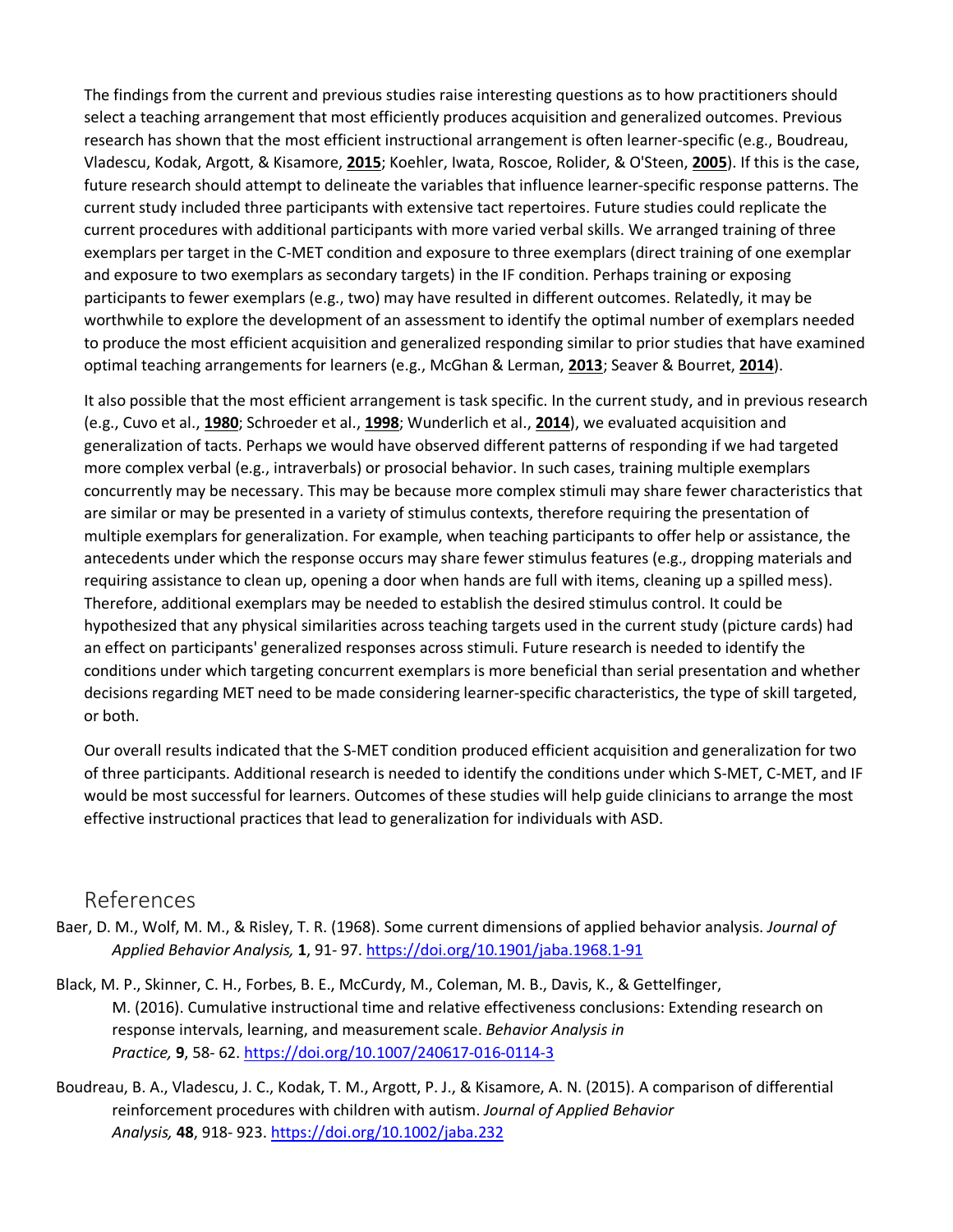- Carroll, R. A., Joachim, B. T., St. Peter, C. C., & Robinson, N. (2015). A comparison of error-correction procedures on skill acquisition during discrete-trial instruction. *Journal of Applied Behavior Analysis,* **48**, 1- 17. <https://doi.org/10.1002/jaba.205>
- Catania, C. A. (2007). *Learning*, 4<sup>th</sup> ed. Cornwall-on-Hudson, NY: Sloan Publishing.
- Coon, J. T., & Miguel, C. F. (2012). The role of increased exposure to transfer-of-stimulus-control procedures on the acquisition of intraverbal behavior. *Journal of Applied Behavior Analysis,* **45**, 657- 666. <https://doi.org/10.1901/jaba.2012.45-6>
- Cromer, K., Schuster, J. W., Collins, B. C., & Grisham-Brown, J. (1998). Teaching information on medical prescriptions using two instructive feedback schedules. *Journal of Behavioral Education,* **8**, 37- 61. [https://doi.org/10.1023/A: 1022812723663](https://doi.org/10.1023/A:%201022812723663)
- Cuvo, A. J., Klevans, L., Borakove, S., Borakove, L. S., Van Landuyt, J., & Lutzker, J. R. (1980). A comparison of three strategies for teaching object names. *Journal of Applied Behavior Analysis,* **13**, 249- 257. <https://doi.org/10.1901/jaba.1980.13-249>
- DeLeon, I. G., & Iwata, B. A. (1996). Evaluation of a multiple-stimulus presentation format for assessing reinforcer preference. *Journal of Applied Behavior Analysis,* **29**, 519- 532. <https://doi.org/10.1901/jaba.1996.29-519>
- Eikeseth, S., & Nesset, R. (2003). Behavioral treatment of children with phonological disorder: The efficacy of vocal imitation and sufficient-response-exemplar training. *Journal of Applied Behavior Analysis,* **36**, 325- 337. <https://doi.org/10.1901/jaba.2003.36-325>
- Freeman, T. J., & Lattal, K. A. (1992). Stimulus control of behavioral history. *Journal of the Experimental Analysis of Behavior,* **57**, 5- 15. <https://doi.org/10.1901/jeab.1992.57-5>
- Kodak, T., Campbell, V., Bergmann, S., LeBlanc, B., Kurtz-Nelson, E., Cariveau, T., . . . Mahon, J. (2016). Examination of efficacious, efficient, and socially valid error-correction procedures to teach sight words and prepositions to children with autism spectrum disorder. *Journal of Applied Behavior Analysis,* **49**, 532- 547. <https://doi.org/10.1002/jaba.310>
- Koehler, L. J., Iwata, B. A., Roscoe, E. M., Rolider, N. U., & O'Steen, L. E. (2005). Effects of stimulus variation on the reinforcing capability of nonpreferred stimuli. *Journal of Applied Behavior Analysis,* **38**, 469- 484. <https://doi.org/10.1901/jaba.2005.102-04>
- McGhan, A. C., & Lerman, D. C. (2013). An assessment of error-correction procedures for learners with autism. *Journal of Applied Behavior Analysis,* **46**, 626- 639. <https://doi.org/10.1002/jaba.65>
- Newborg, J. (2004). *Batelle Developmental Inventory*, 2<sup>nd</sup> ed. (BDI-2). MA Boston: Houghton Mifflin Harcourt.
- Nottingham, C. L., Vladescu, J. C., & Kodak, T. (2015). Incorporating additional targets into learning trials for individuals with autism spectrum disorder. *Journal of Applied Behavior Analysis,* **48**, 227- 232. <https://doi.org/10.1002/jaba.179>
- Nottingham, C. L., Vladescu, J. C., Kodak, T., & Kisamore, A. N. (2017). Incorporating multiple secondary targets into learning trials for individuals with autism spectrum disorder. *Journal of Applied Behavior Analysis,* **50**, 653- 661. <https://doi.org/10.1002/jaba.396>
- Panyan, M. C., & Hall, R. V. (1978). Effects of serial versus concurrent task sequencing on acquisition, maintenance, and generalization. *Journal of Applied Behavior Analysis,* **11**, 67- 74. [https://doi.org/10.1901/jaba.1978.11-](https://doi.org/10.1901/jaba.1978.11-67) [67](https://doi.org/10.1901/jaba.1978.11-67)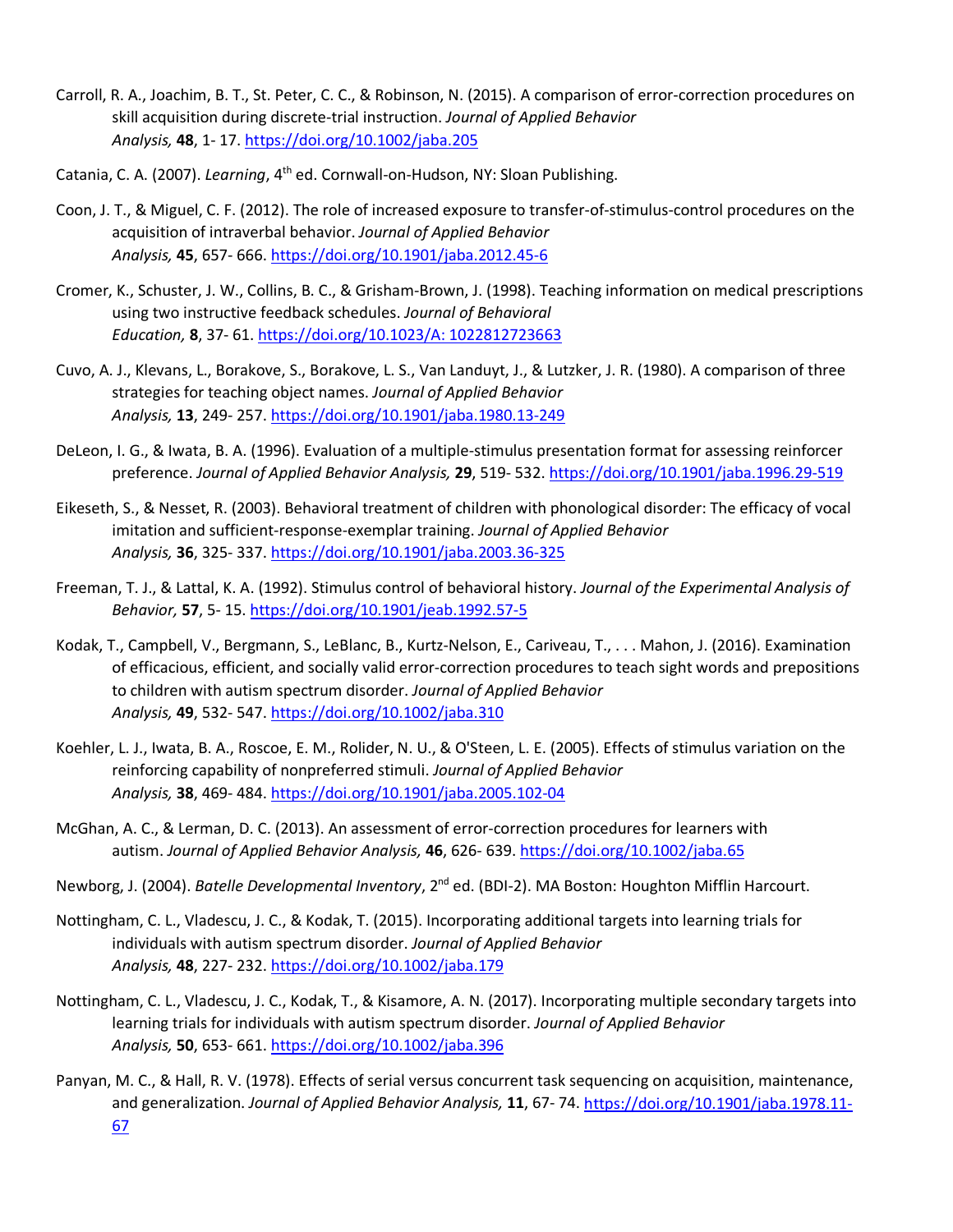- Reeve, S. S., Reeve, K. F., Townsend, D. B., & Poulson, C. L. (2007). Establishing a generalized repertoire of helping behavior in children with autism. *Journal of Applied Behavior Analysis,* **40**, 123- 136. <https://doi.org/10.1901/jaba.2007.11-05>
- Reichow, B., & Wolery, M. (2011). Comparison of progressive prompt delay with and without instructive feedback. *Journal of Applied Behavior Analysis,* **44**, 327- 340. <https://doi.org/10.1901/jaba.2011.44-327>
- Rimland, B. (1964). *Infantile autism: The syndrome and its implications for a neural theory of behavior*. New York, NY: Appleton Century Croft.
- Schroeder, C. M., Schuster, J. W., & Hemmeter, M. L. (1998). Efficiency in programming for generalization: Comparison of two methods for teaching expressive labeling to preschoolers with developmental delays. *Journal of Developmental and Physical Disabilities,* **10**, 109- 131. <https://doi.org/10.1023/A:10228023631613>
- Schroeder, G. L., & Baer, D. M. (1972). Effects of concurrent and serial training on generalized vocal imitation in retarded children. *Developmental Psychology,* **6**, 293- 301. <https://doi.org/10.1037/h0032121>
- Seaver, J. L., & Bourret, J. C. (2014). Evaluation of response prompts for teaching behavior chains. *Journal of Applied Behavior Analysis,* **47**, 777- 792. <https://doi.org/10.1002/jaba.159>
- Sindelar, P. T., Rosenberg, M. S., & Wilson, R. J. (1985). An adapted alternating treatments design for instructional research. *Education and Treatment of Children,* **8**, 67- 76.
- State of New Jersey (2014). New Jersey Core Curriculum Content Standards. Retrieved April 6, 2016, from State of New Jersey, Department of Education website: <http://www.state.nj.us/education/cccs/>
- Stokes, T. F., & Baer, D. M. (1977). An implicit technology of generalization. *Journal of Applied Behavior Analysis,* **10**, 349- 367. <https://doi.org/10.1901/jaba.1977.10-349>
- Sundberg, M. L. (2008). *Verbal behavior milestones assessment and placement program: The VP‐MAPP*. Concord, CA: AVB Press.
- Vladescu, J. C., & Kodak, T. M. (2013). Increasing instructional efficiency by presenting additional stimuli in learning trials for children with autism spectrum disorders. *Journal of Applied Behavior Analysis,* **46**, 805- 816. <https://doi.org/10.1002/jaba.70>
- Wolery, M., Ault, M. J., Gast, D. L., Doyle, P. M., & Mills, B. (1990). Use of choral and individual attentional responses with constant time delay when teaching sign word reading. *Remedial and Special Education,* **11**, 47- 58.
- Wolery, M., Gast, D. L., & Ledford, J. R. (2014). Comparison designs. In D. L. Gast & J. R. Ledford (Eds.), *Single case research methodology: Applications in special education and behavioral sciences* (pp. 297-345). New York, NY: Routledge.
- Wolery, T. D., Schuster, J. W., & Collins, B. C. (2000). Effects on future learning of presenting non-target stimuli in antecedent and consequent conditions. *Journal of Behavioral Education,* **10**, 77- 94. <https://doi.org/10.1023/A:1016679928480>
- Wunderlich, K. L., Vollmer, T. R., Donaldson, J. M., & Phillips, C. L. (2014). Effects of serial and concurrent training on acquisition and generalization, *Journal of Applied Behavior Analysis,* **47**, 723- 737. <https://doi.org/10.1002/jaba.154>